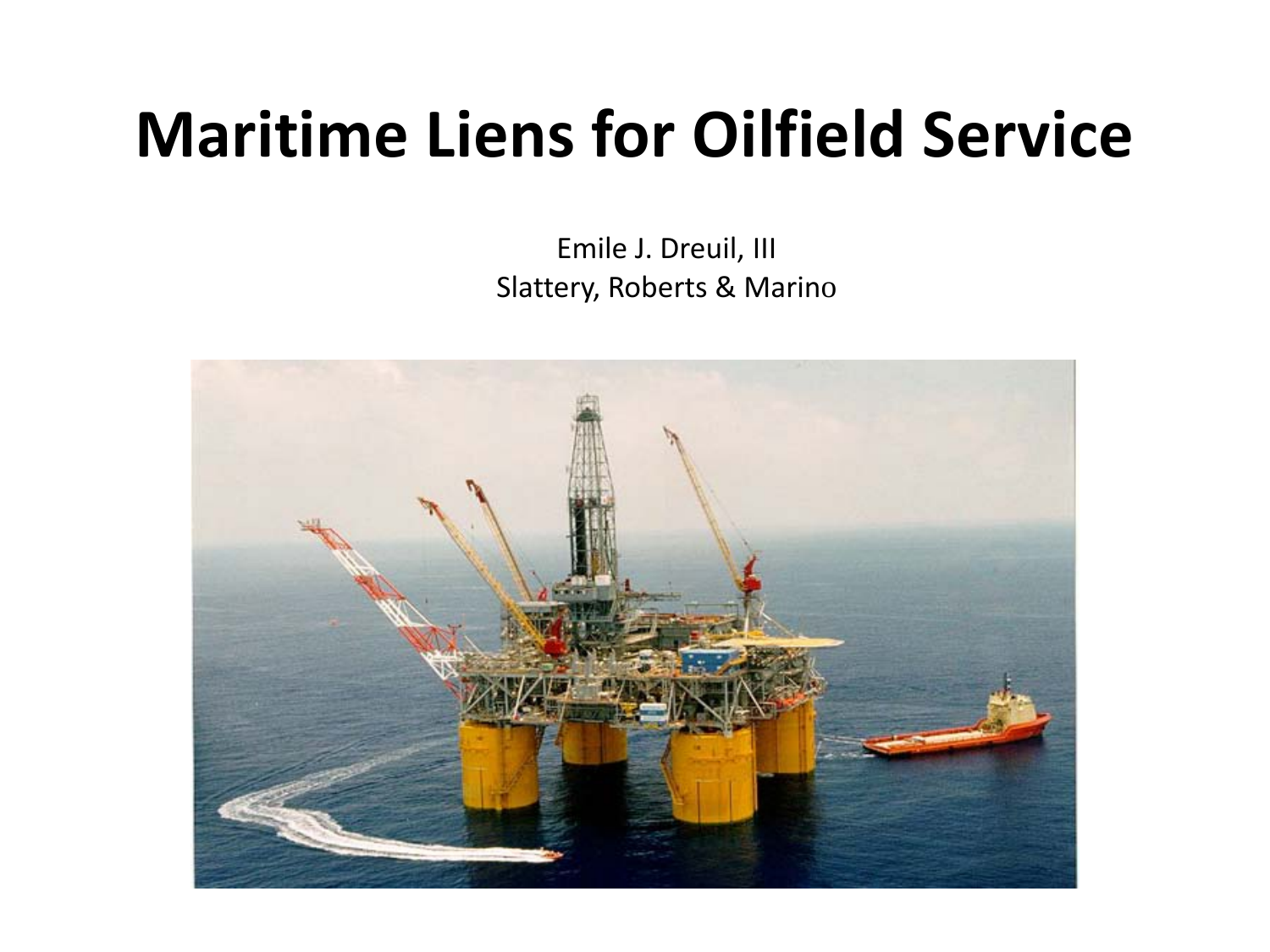# Topic Introduction

In 1997, the U.S. Fifth Circuit held that a supplier of drilling materials to a drilling rig had a maritime lien under the Federal Maritime Lien Act against the rig. The court found that such provisions constituted "necessaries" to a "vessel" sufficient to give rise to a maritime lien.

- *-- Trico Marine Operators v. Falcon Drilling Co*., 116 F.3d 159 (5th Cir. 1997)
	- Case expanded maritime liens to include oilfield operations conducted on drilling vessels.
	- Affects interest of oilfield operators who routinely conduct operations on drilling rigs or other vessels.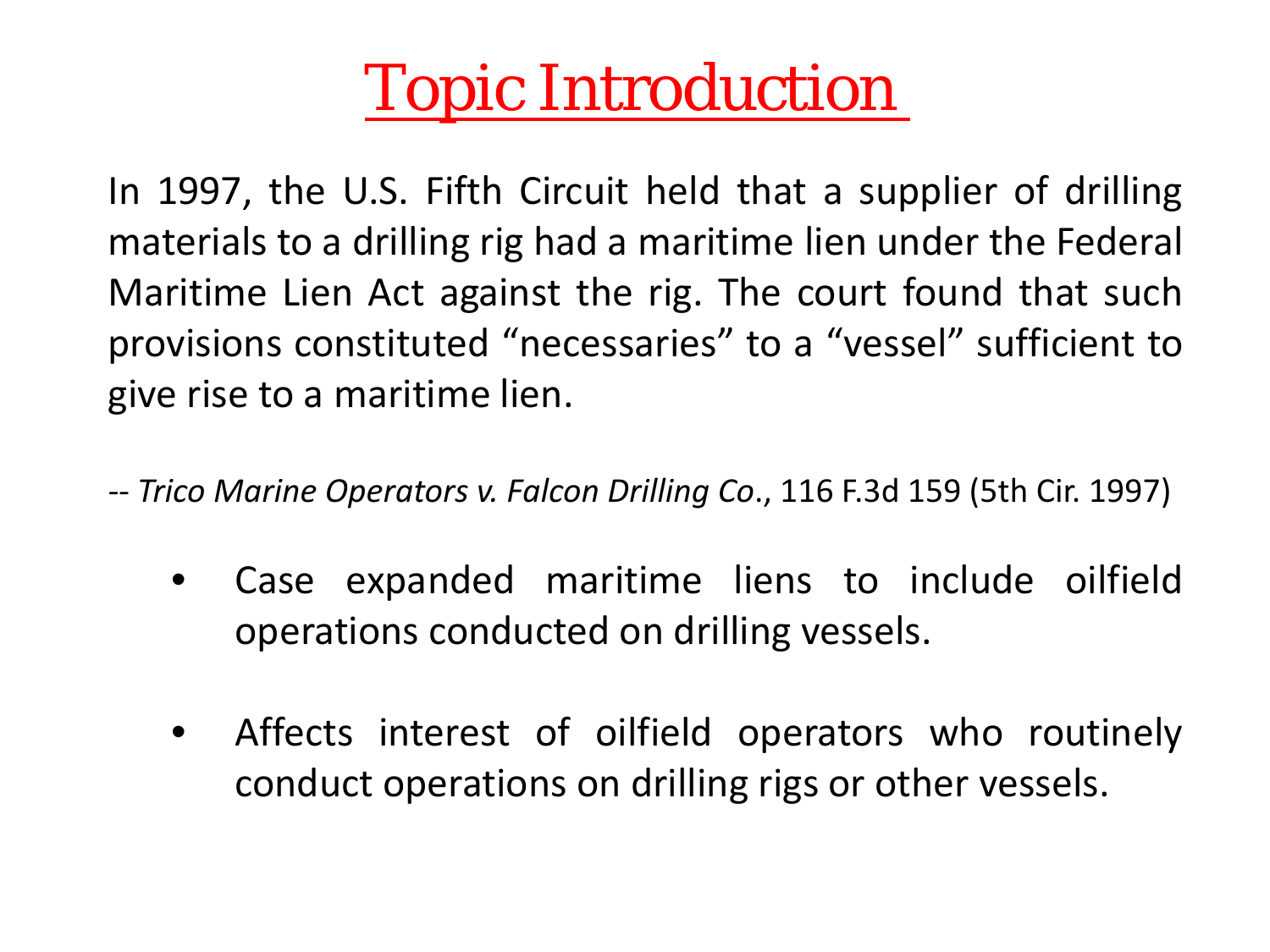- $\triangleright$  To give rise to a maritime lien, the occurrence out of which the liability arose must be governed by "maritime law."
- $\triangleright$  Two aspects of maritime law:
	- **(i) Jurisdictional**
		- Whether admiralty court can exercise its jurisdiction over the dispute.

### **(ii) Substantive**

- Application of maritime law (jurisprudence, statutes, etc.) to dispute.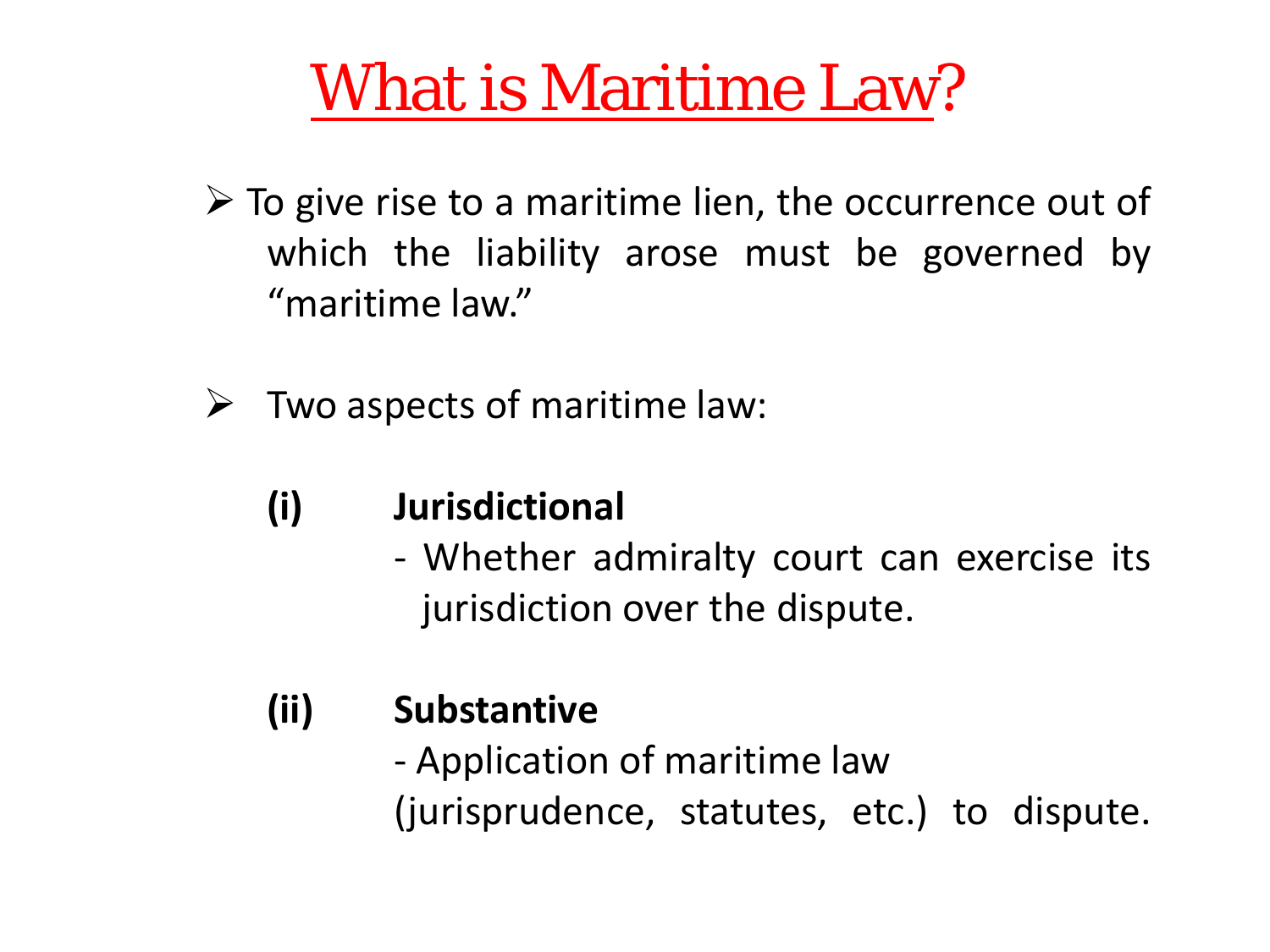### **Maritime Jurisdiction (tort disputes)**

#### The wrong must:

- (i) occur on or over navigable waters; and
- (ii) bear a significant relationship to a traditional maritime activity
- *-- Executive Jet Aviation Inc. v. City of Cleveland,* 409 U.S. 249 (1972)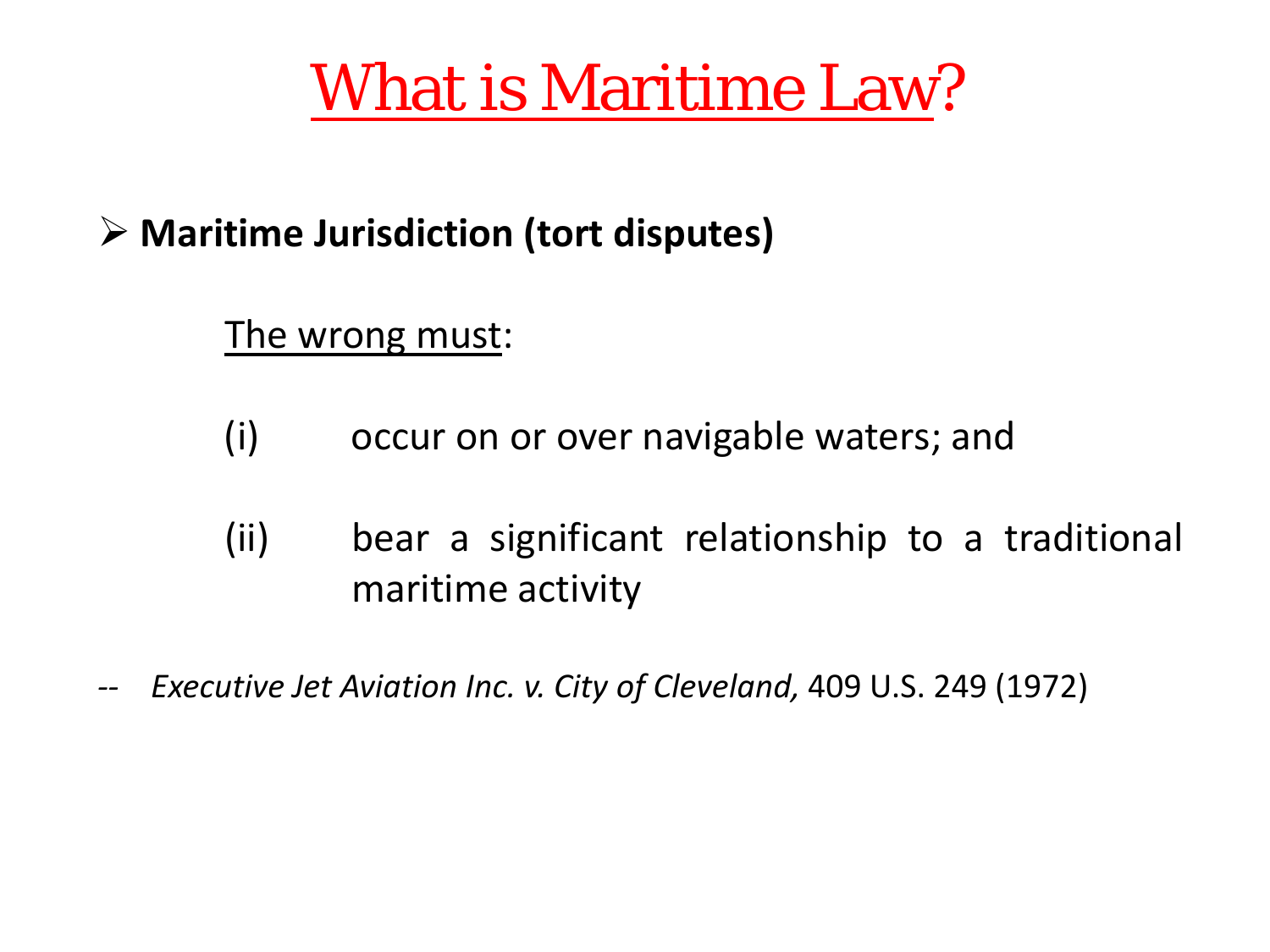### **Maritime Jurisdiction (contract disputes)**

The contract must:

"relate to a ship in its use as such, or to commerce or navigation on navigable waters, or to transportation by sea or to maritime employment."

-- Steven F. Friedell, 1 Benedict on Admiralty § 182 (7th rev ed. 1999)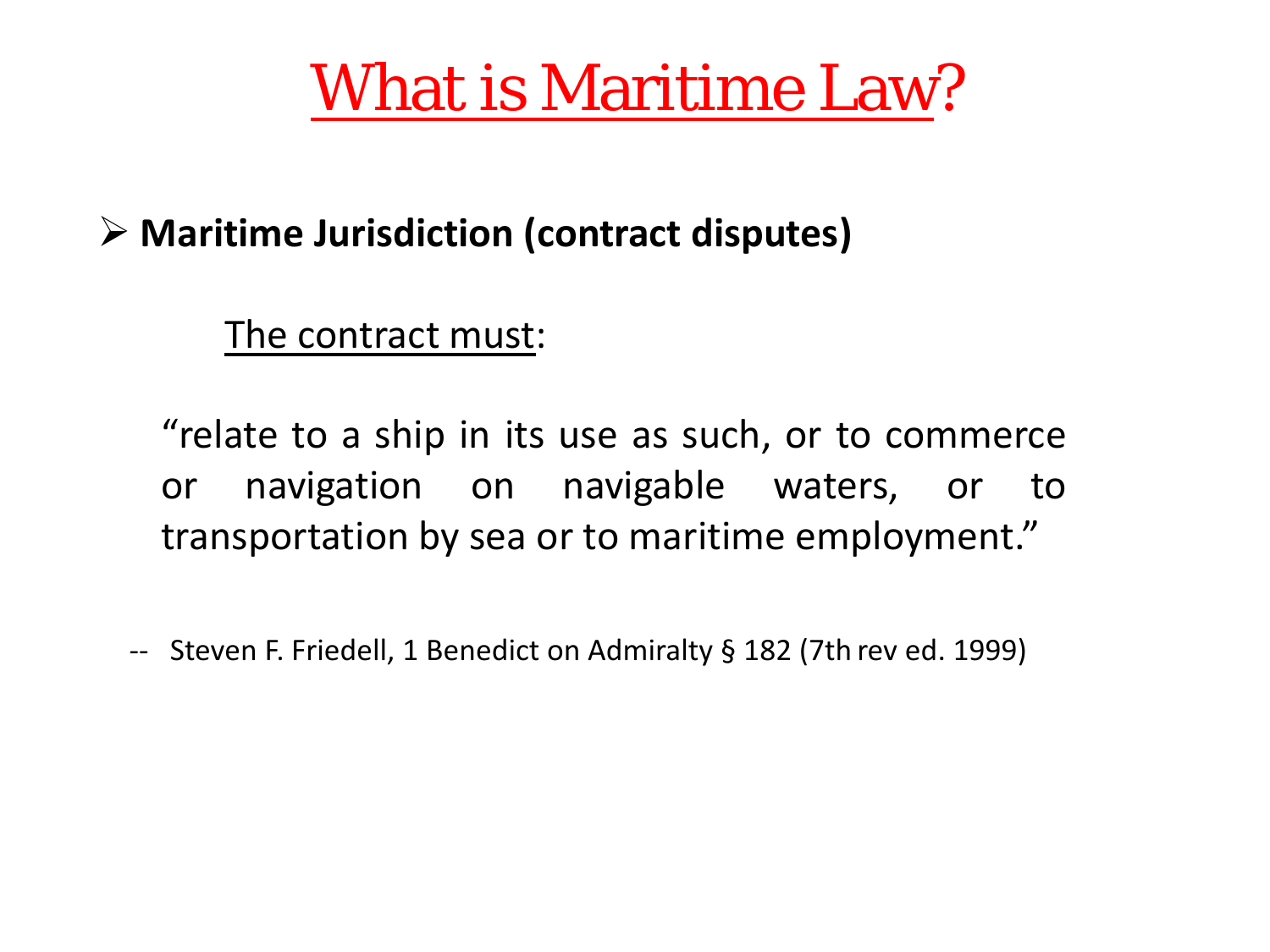### **Substantive Maritime Law**

Distinct body of law governing questions relating to thing "maritime" in character.

- Maritime commerce
- Marine navigation
- Shipping
- Sailors
- Transportation of passengers and goods by sea
- Marine recreation
- Maritime liens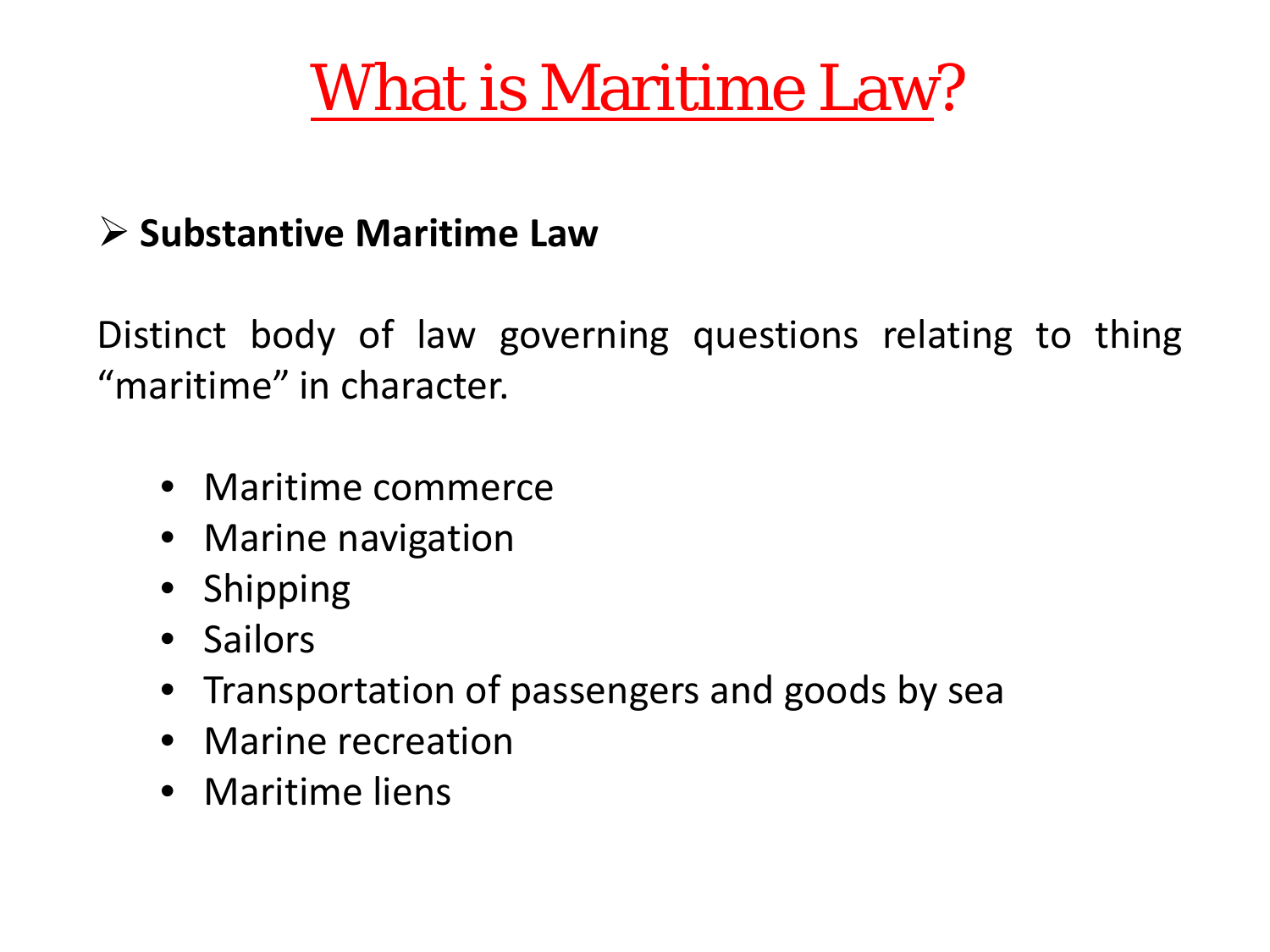### **Definition of a Maritime Lien**

- **E** "A maritime lien is a special property right in a vessel, which gives the lien-holder priority over other claimants as well as the ability to recover against the value of the vessel in an *in rem* action."
- **EXTA maritime lien is a non-possessory property right of a** non-owner in a vessel, its freight, cargo or other maritime property giving the lienholder the right in admiralty courts to have the property sold and the proceeds distributed to the lienholder to satisfy an *in rem* debt of the property."

*-- Effjohn Int'l Cruise Holdings, Inc. v. A & L Sales,* 346 F.3d 552 (5th Cir. 2003)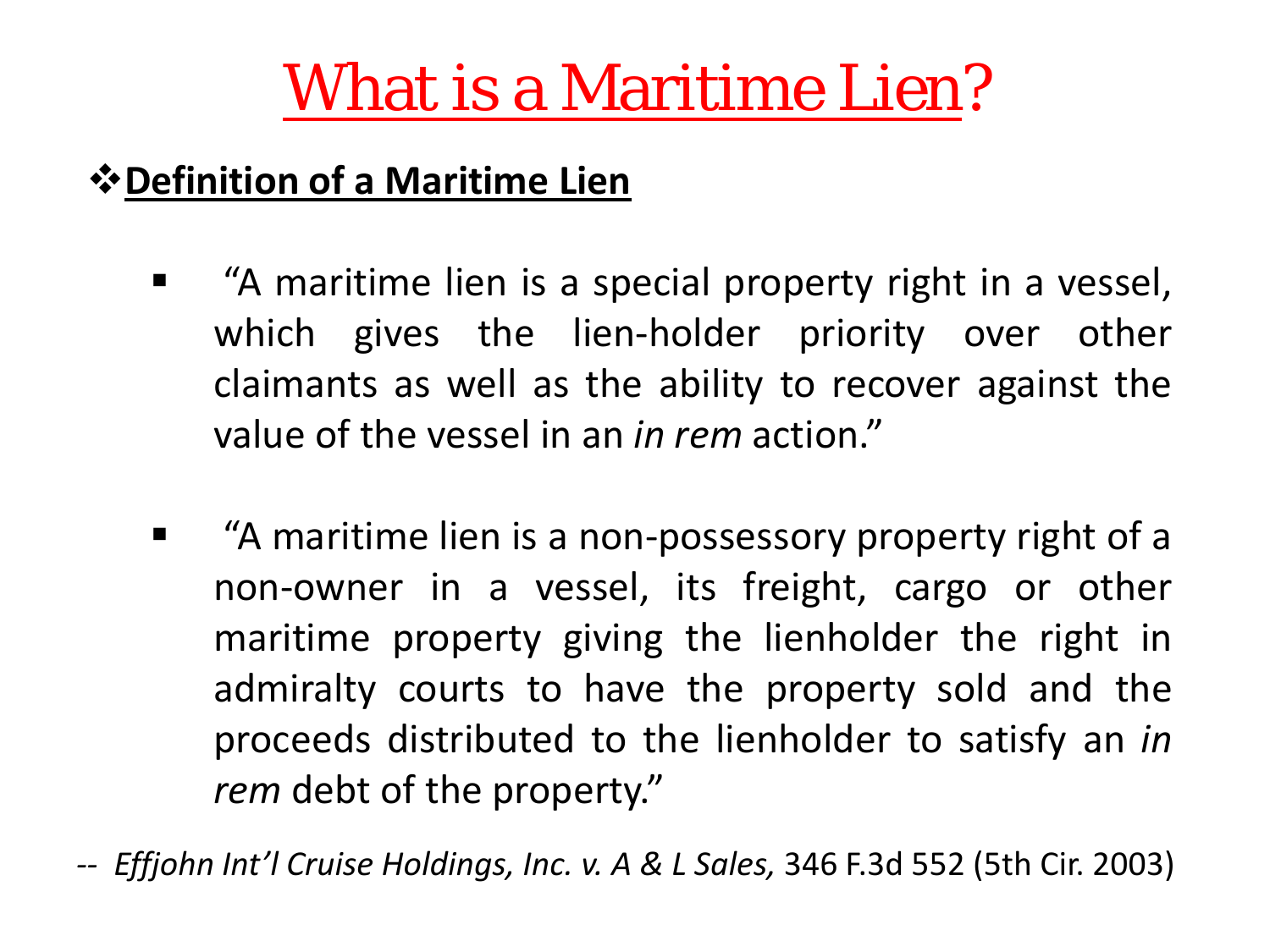### *<u><b>\** Purpose of a Maritime Lien</u>

Maritime lien law arose from a need to:

- encourage growth in a failing merchant marine industry
- facilitate the supply of "necessary services" to vessels whose owners could not make cash payments at time of service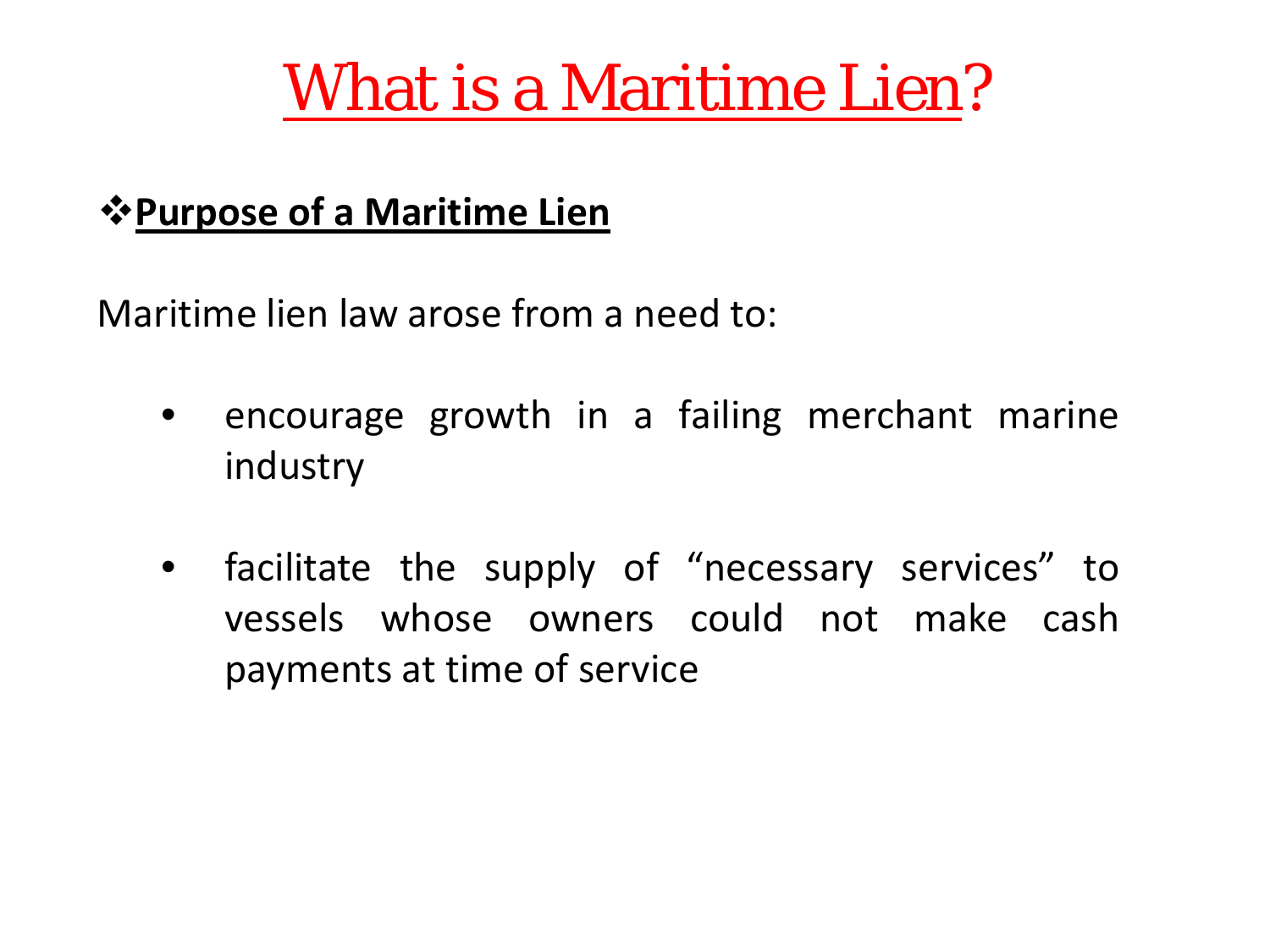### [continued]

- make private investment in shipping industry more attractive -- protects suppliers by providing credit against vessel's value
- balance interest of materialmen and vessel owners
- keep vessels active in trade and commerce while prohibiting vessel from avoiding debts by merely sailing away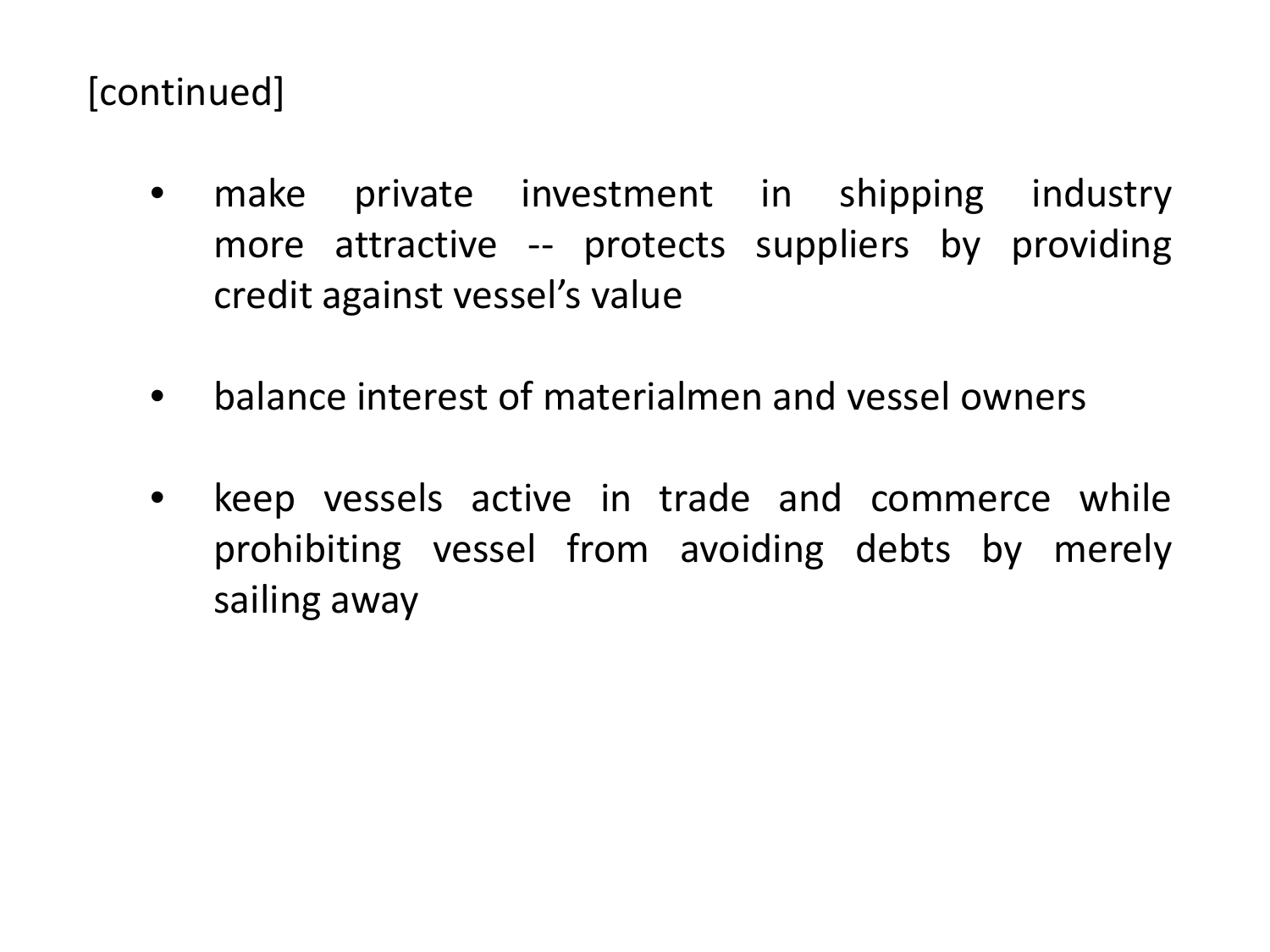#### *<b>☆The Vessel as Wrongdoer*

- Vessel, not the owner, is treated as wrongdoer
- converts the vessel itself into obligor
- allows the supplier to proceed against vessel directly in court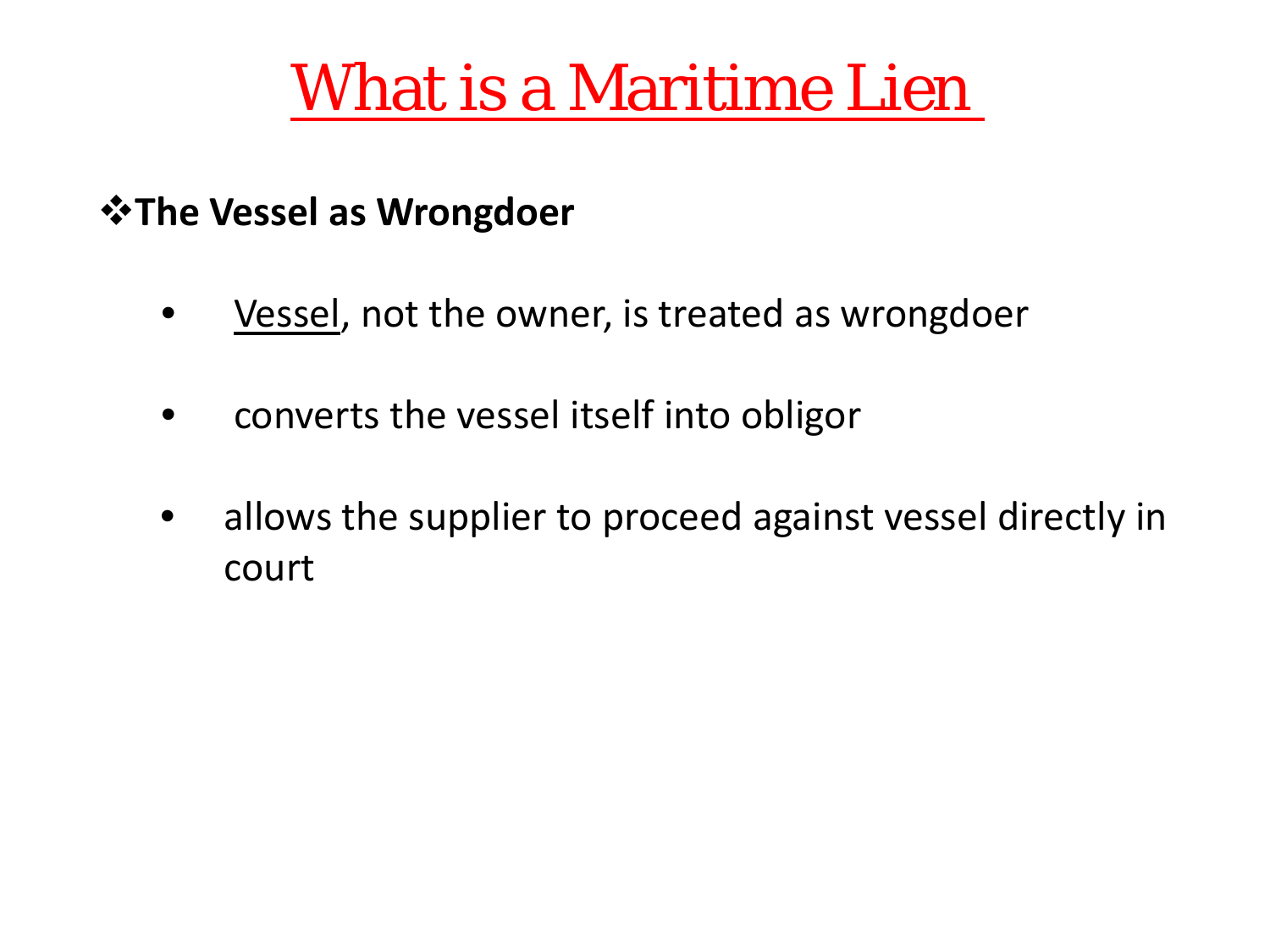#### **<sup>❖</sup> Advantage**

- Bring *in rem* action in federal admiralty court
- Easier/more convenient to institute than ordinary lawsuit against vessel owner
- Recordation not required (except ship mortgages)
- Possession of vessel not required
- Attaches and perfected immediately when service provided
- Not extinguished by transfer of ownership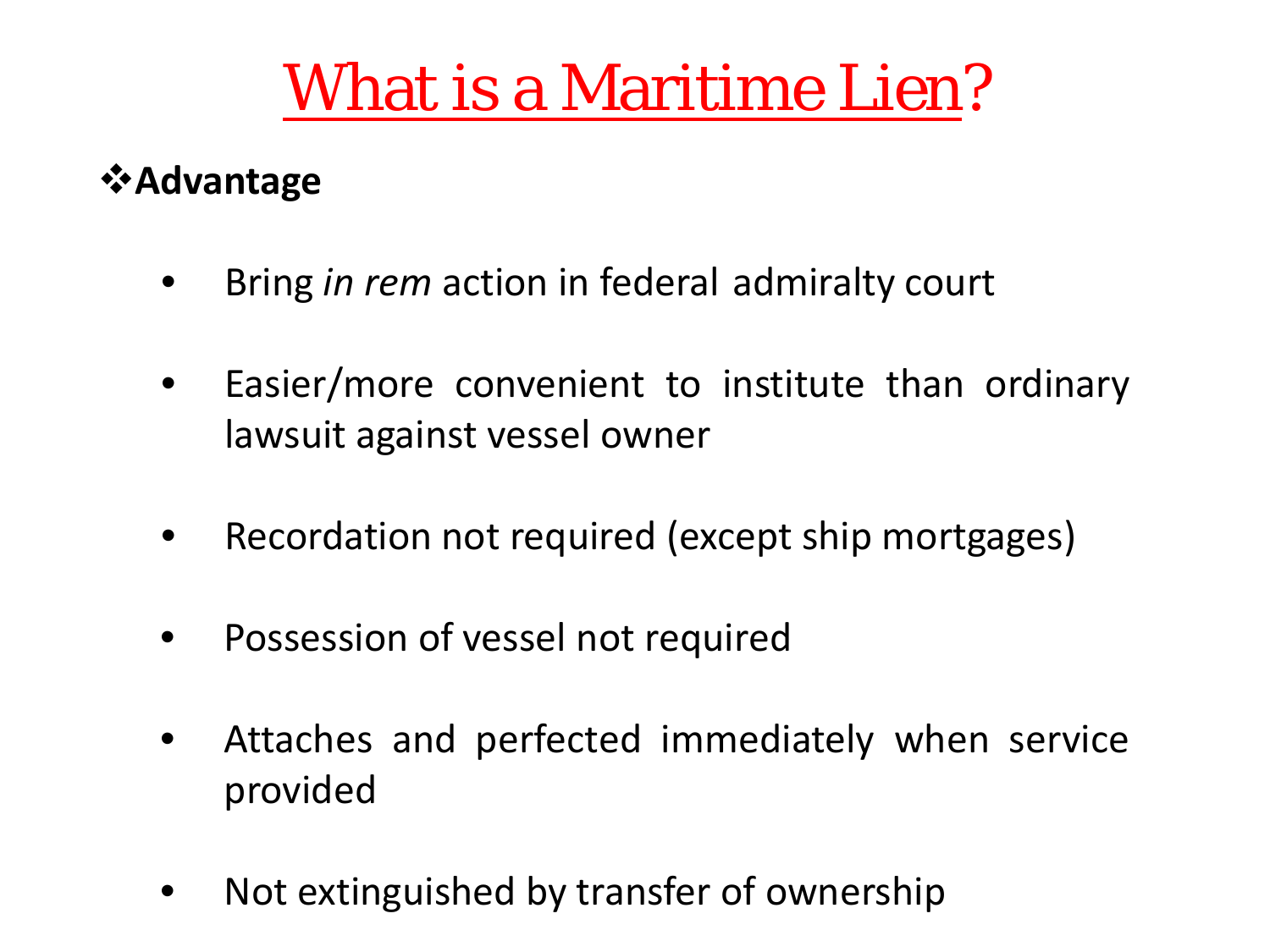### **Attachment to Vessel and Equipment**

- furnishings, appurtenances, and other equipment
- **electronics**
- gear
- spar parts
- fuel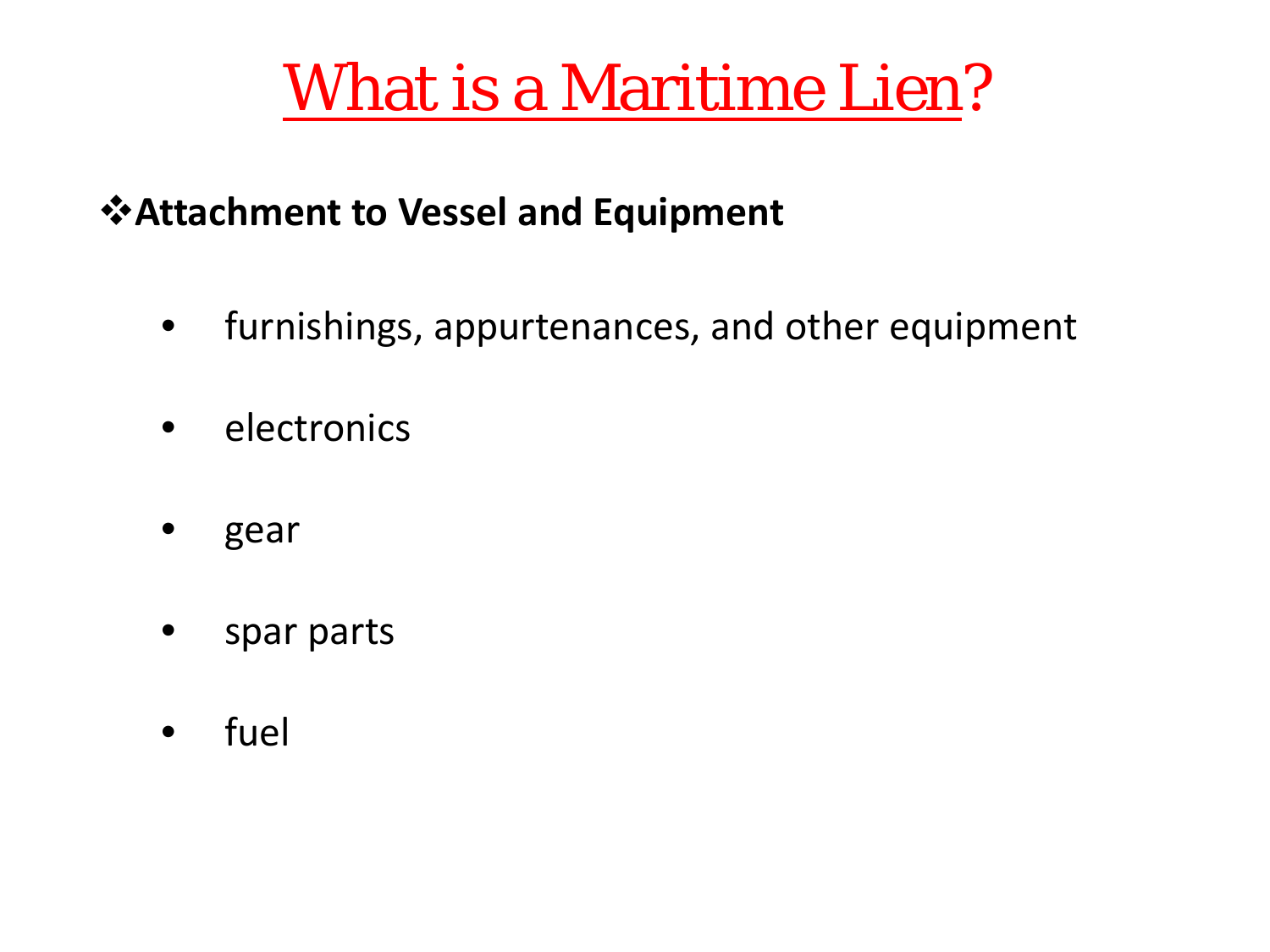### *<u><b>\*Type of Maritime Liens</u>*</u>

- Wages of master and crew
- Salvage operations
- Damages for breach of charter party agreements
- Preferred ship mortgages
- Maritime torts (includes personal injury, death and collision claims)
- Damage or loss of cargo
- Unpaid freight and demurrage
- **Contracts for repair, supply, towage, pilotage, and other "necessaries" under Federal Maritime Lien Act.**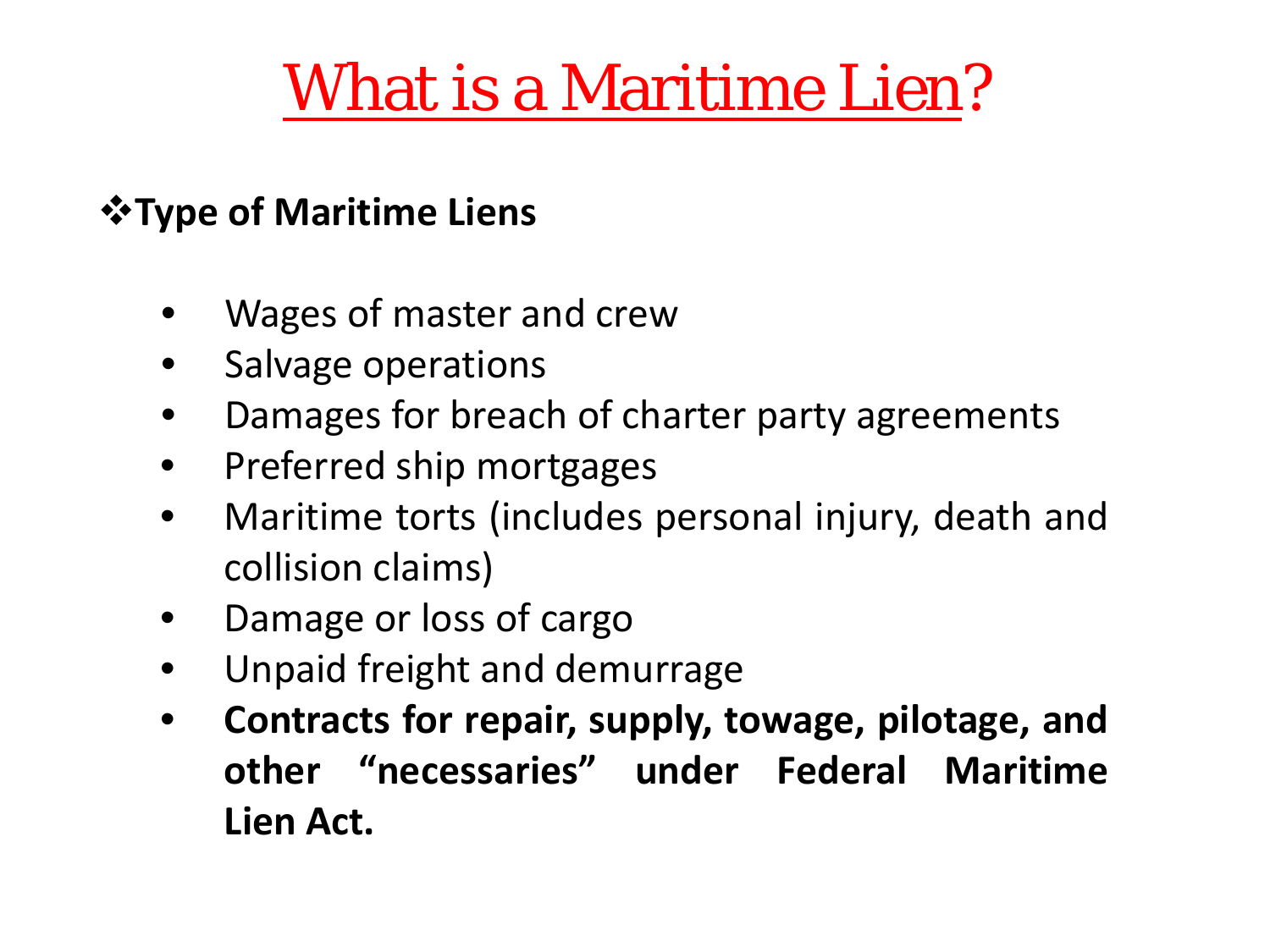The Federal Maritime Lien Act (46 U.S.C. § 31342(a)) provides:

*"a person providing necessaries to a vessel on the order of the owner... has a maritime lien on the vessel" and "may bring a civil action in rem to enforce the lien."*

Essential elements:

- (i) the supply of "**necessaries**"
- (ii) to a "**vessel**."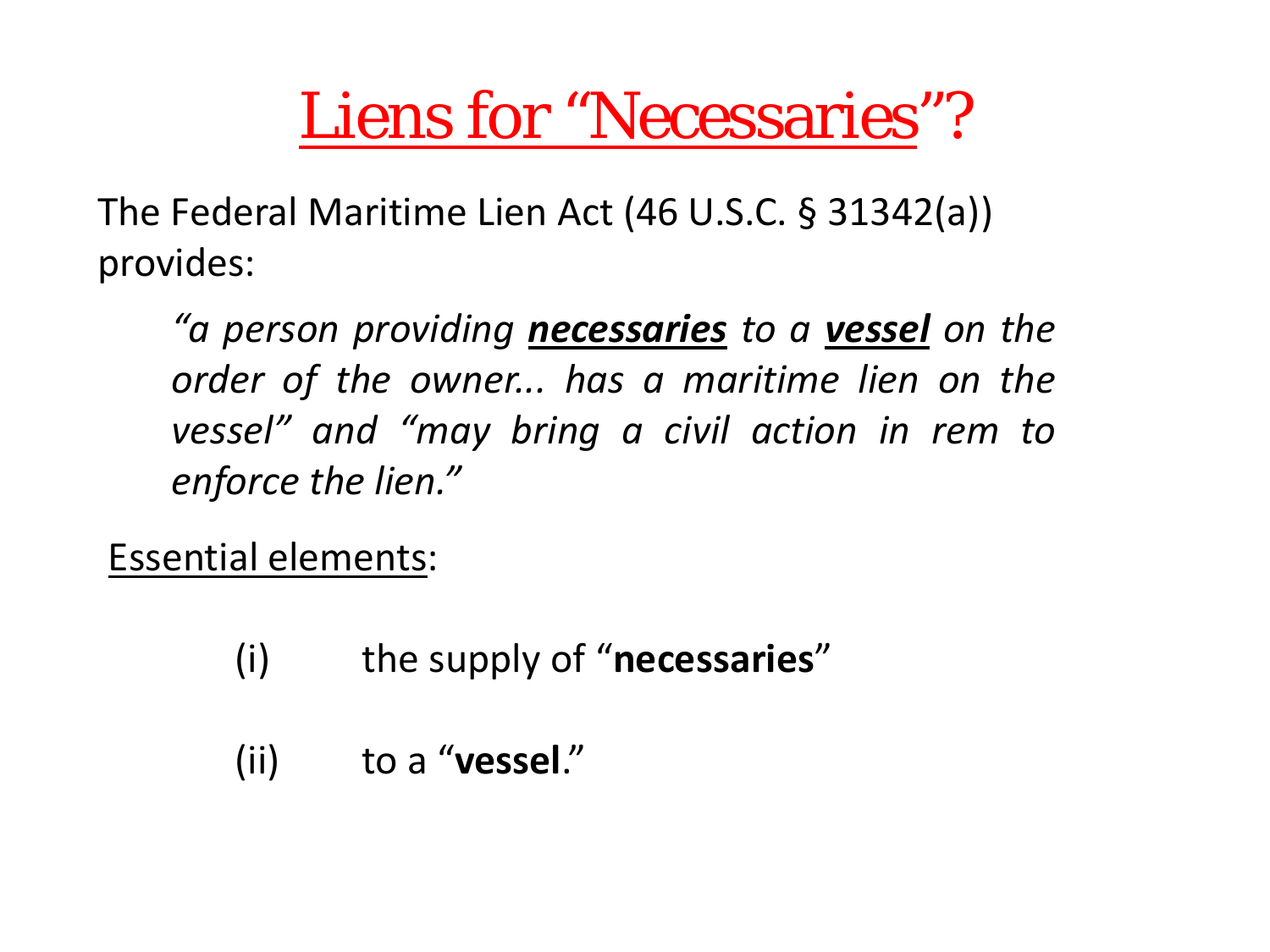**What are "Necessaries"?** 

Defined by federal statute to include: "repairs, supplies, towage, and the use of a dry dock or marine railway."

-- 46 U.S.C. § 31301(4).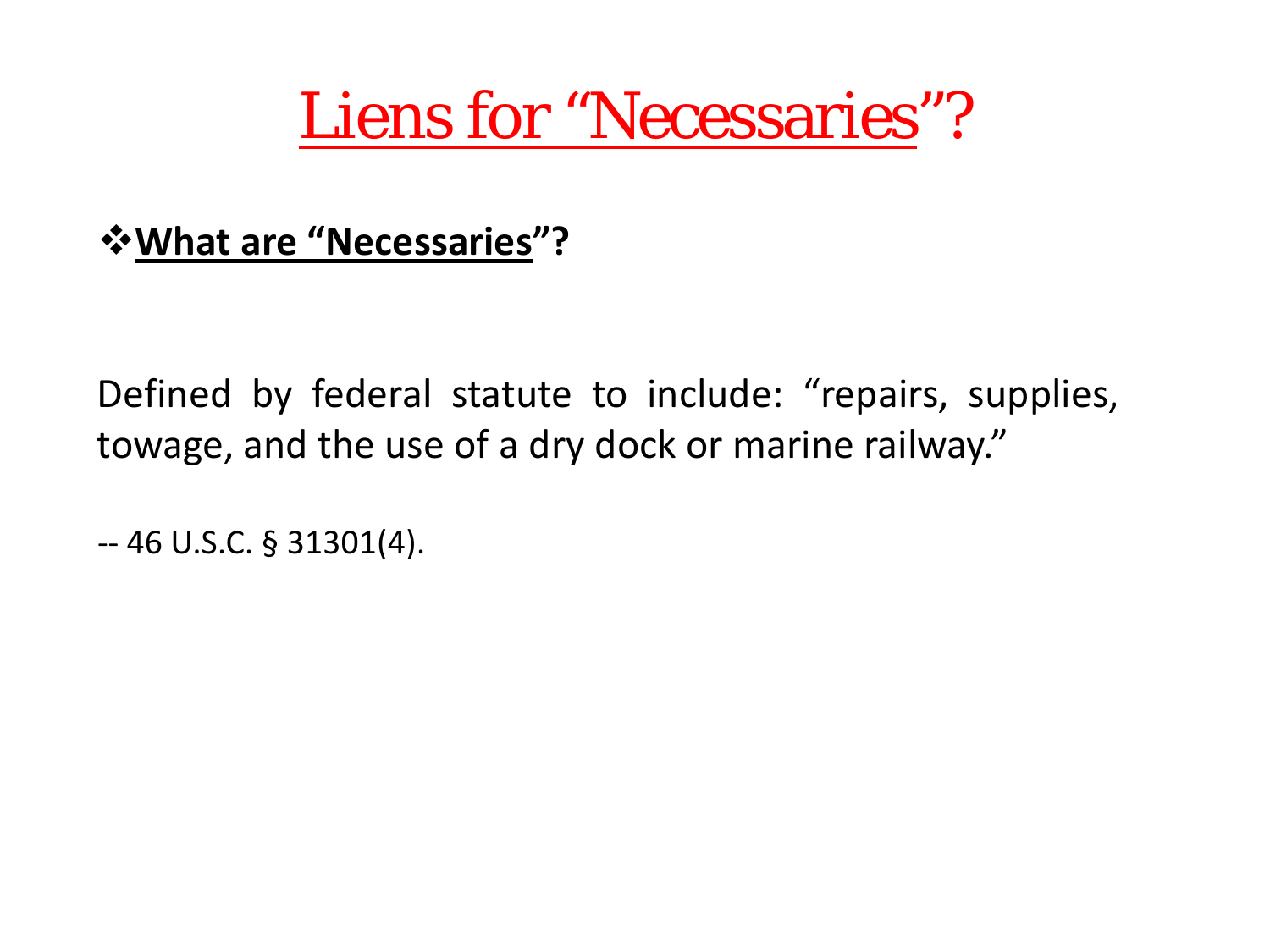[continued]

- $\triangleright$  Courts interpret broadly
- $\triangleright$  Under Fifth Circuit law, necessaries encompass most goods or services that are:
	- (i) useful to the vessel,
	- (ii) keep her out of danger, and
	- (iii) enable her to perform her particular function

*-- Trico Marine Operators, Inc. v. Falcon Drilling Co.,* 116 F.3d 159 (5th Cir.1997)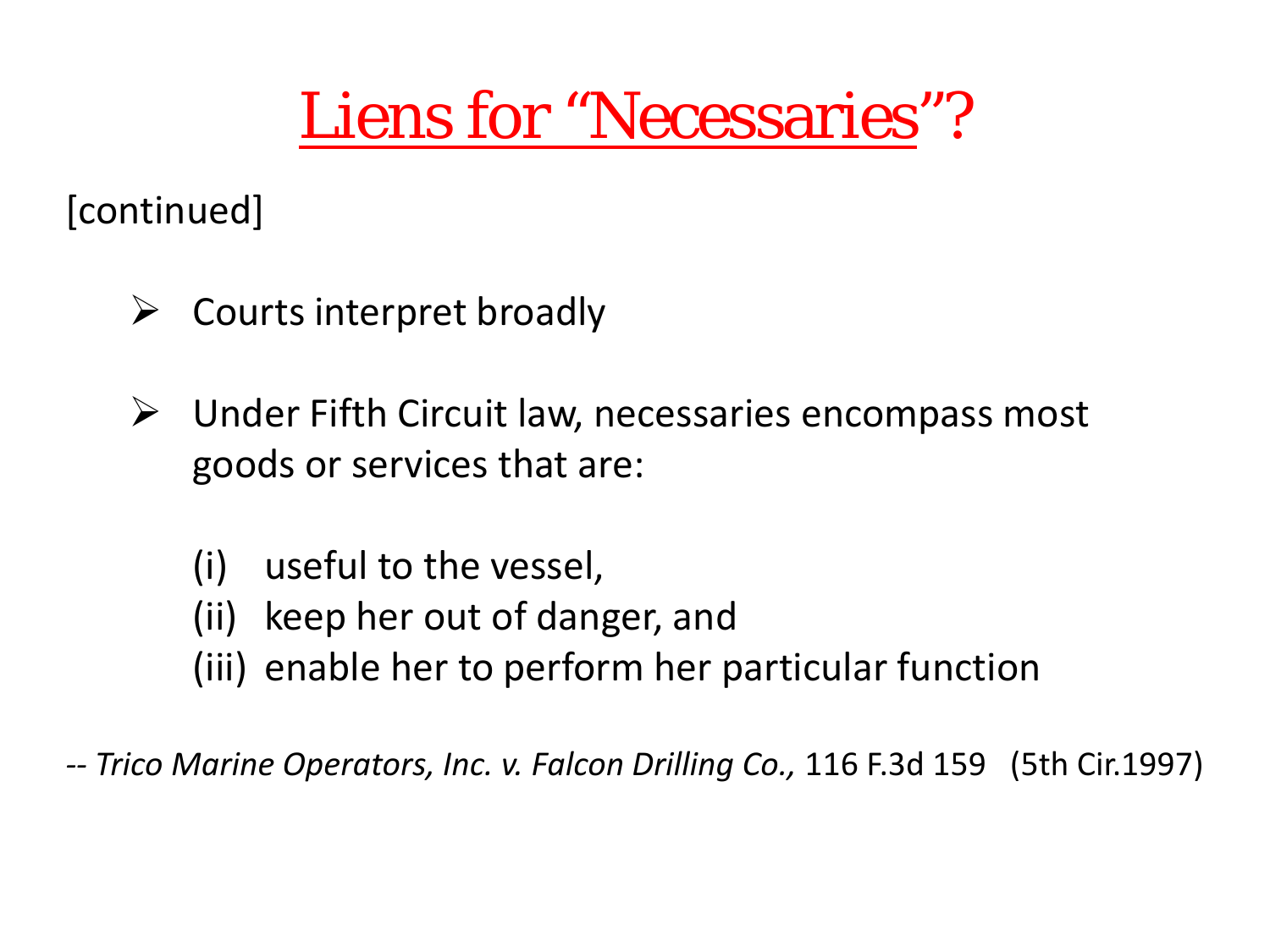[continued]

Necessaries have also been described as:

"things that a prudent owner would provide to enable a ship to perform well the functions for which she has been engaged … and it is the present, apparent **want of the vessel**, not the **character of the thing supplied**, which makes it a necessary."

*-- Equilease Corp. v. M/V Sampson,* 793 F.2d 598 (5th Cir. 1986)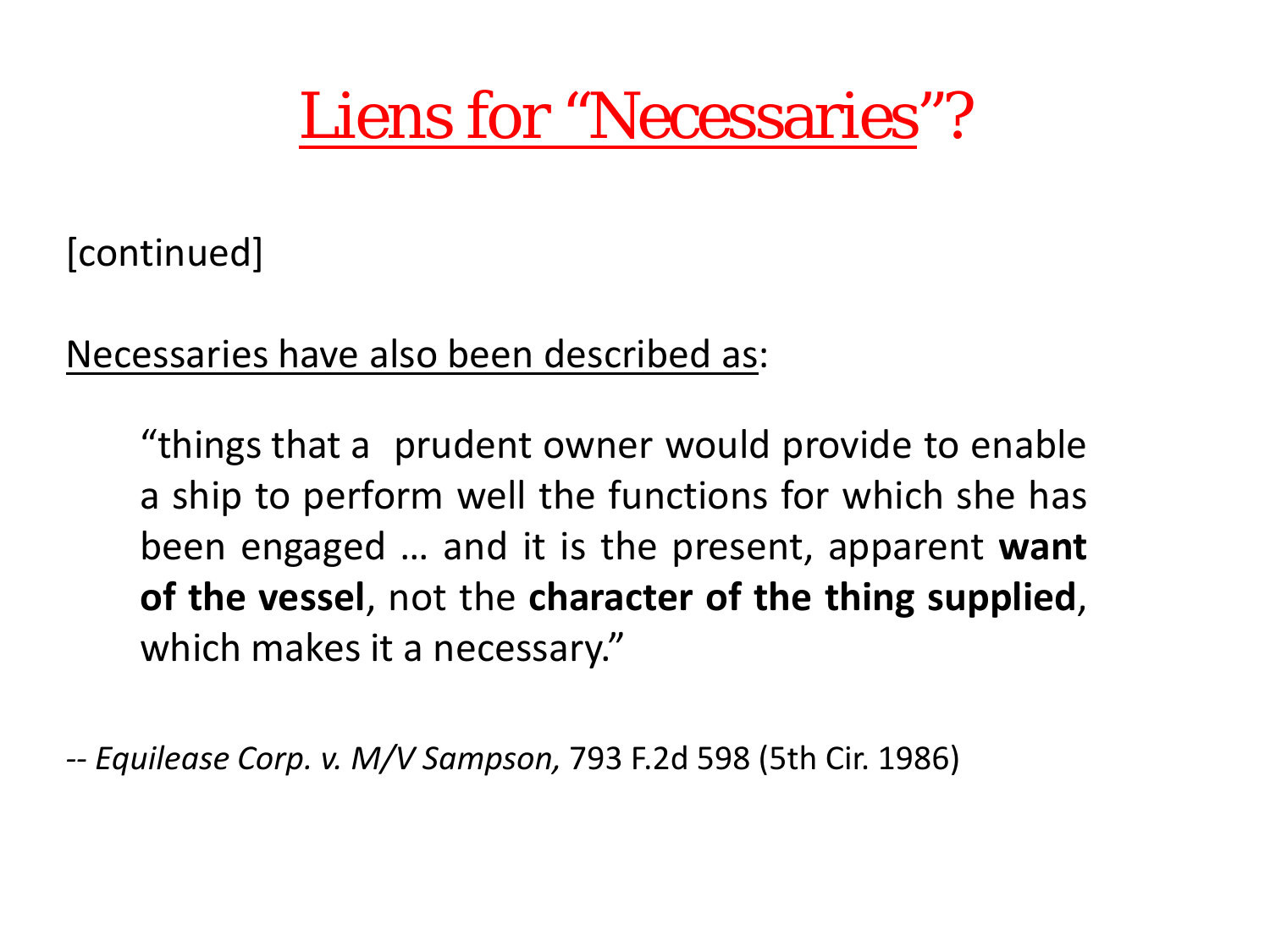[continued]

- $\triangleright$  May include money, labor and skill, personal services, and materials
- $\triangleright$  Need not be "absolutely indispensible"
- $\triangleright$  Even goods and services convenient or useful to the vessel may be "necessaries"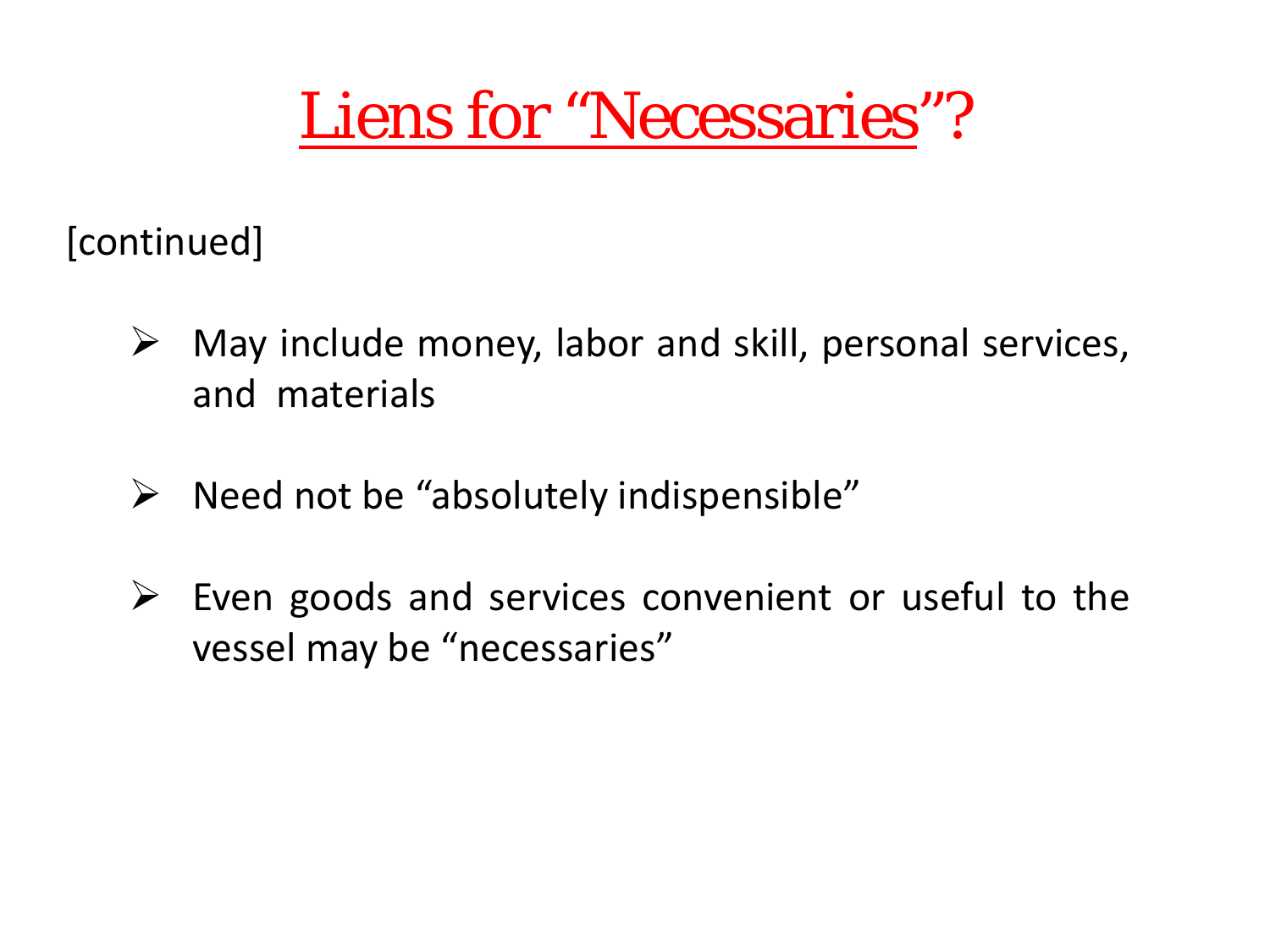[continued]

- $\triangleright$  Have included such things as:
	- supply of fuel to vessels
	- taxi fare for crewmembers to get to the vessel
	- stevedoring services
	- lease of dynamic positioning system on drilling rig (*In re Underwater Completion Team, Inc*. 34 B.R. 206 (Bkrtcy. W.D. La. 1983))
	- lease of pipe loaded oil onto vessel (*Clubb Oil Tools, Inc. v. M/V George Vergottis*, 460 F. Supp 835, 1988 AMC 556 (S.D. Tex. 1978))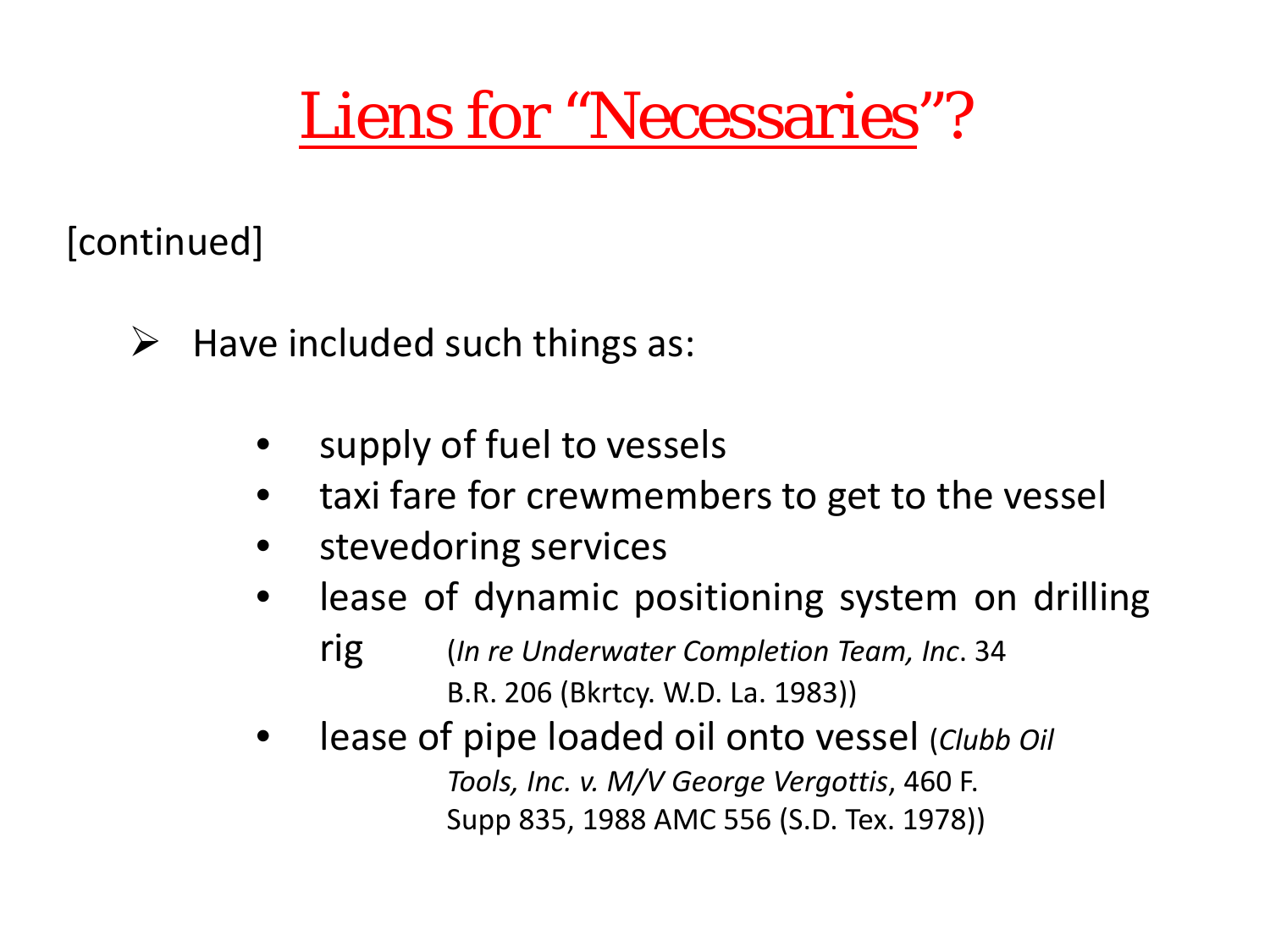#### **What is a "Vessel"?**

The question of what qualifies as a vessel is an essential element for the application of maritime liens.

-- *Pleason v. Gulfport Shipbuilding Corp.,*221 F.2d 621 (5th Cir. 1955)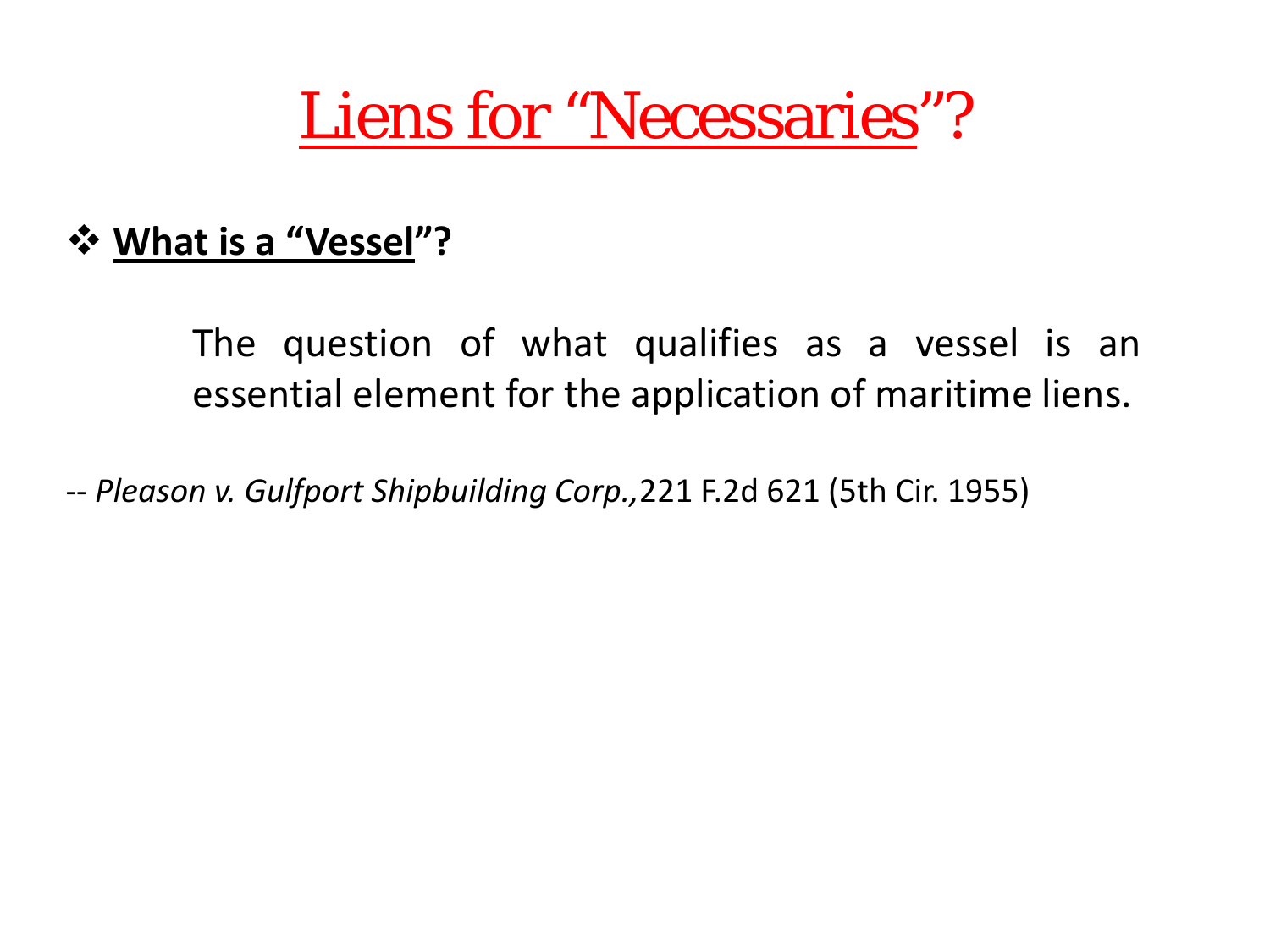[continued]

**Statutory Definition** (1 U.S.C. § 3)

"[E]very description of watercraft or other artificial contrivance used, or capable of being used, as a means of transportation on water."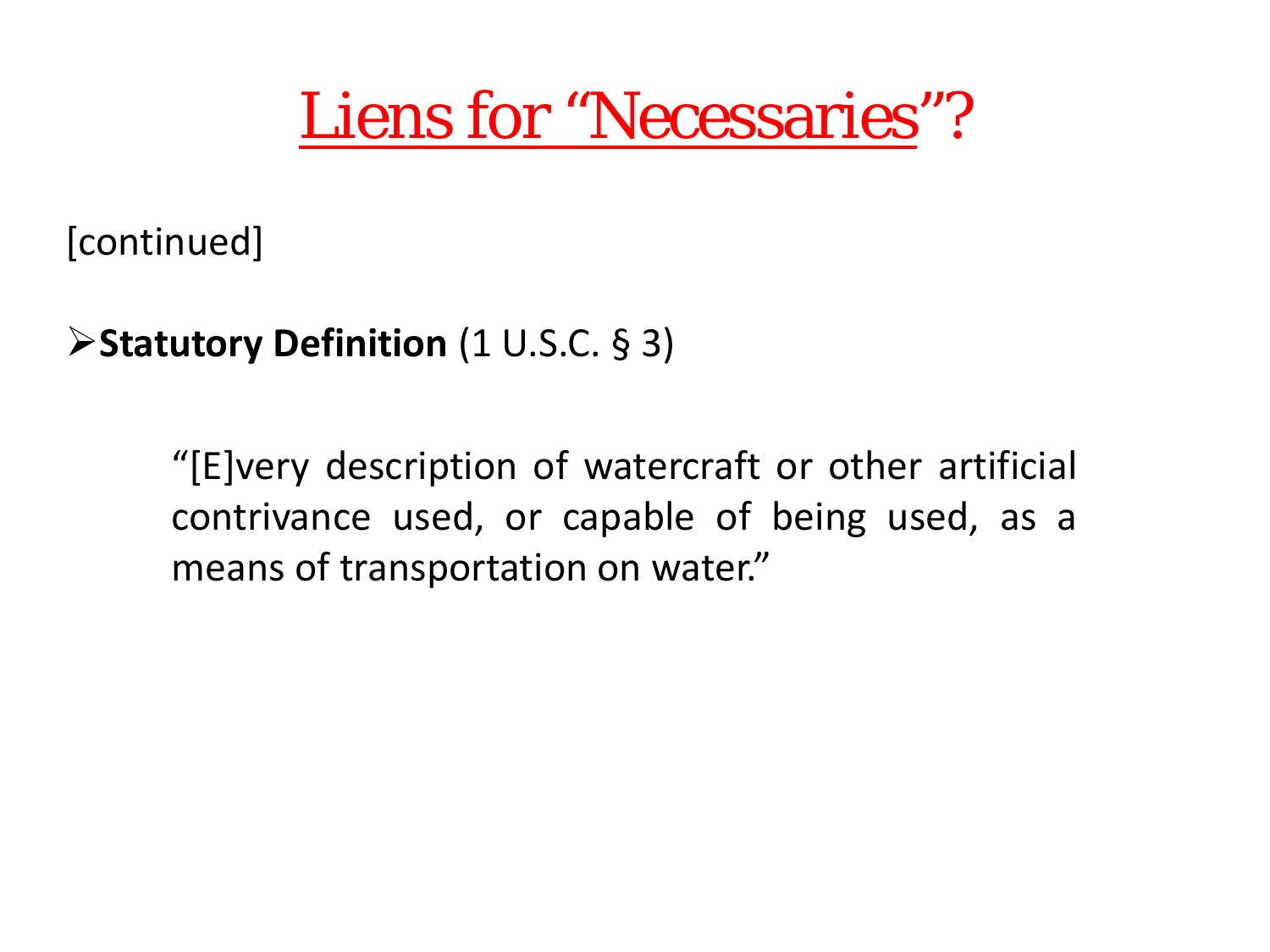[continued]

**Jurisprudence** 

*Stewart v. Dutra Constr. Co.*, 543 U.S. 481 (2005)

• Broadly construed term "vessel" to include "any watercraft **practically capable** of maritime transportation, regardless of its primary purpose or state of transit at a particular moment."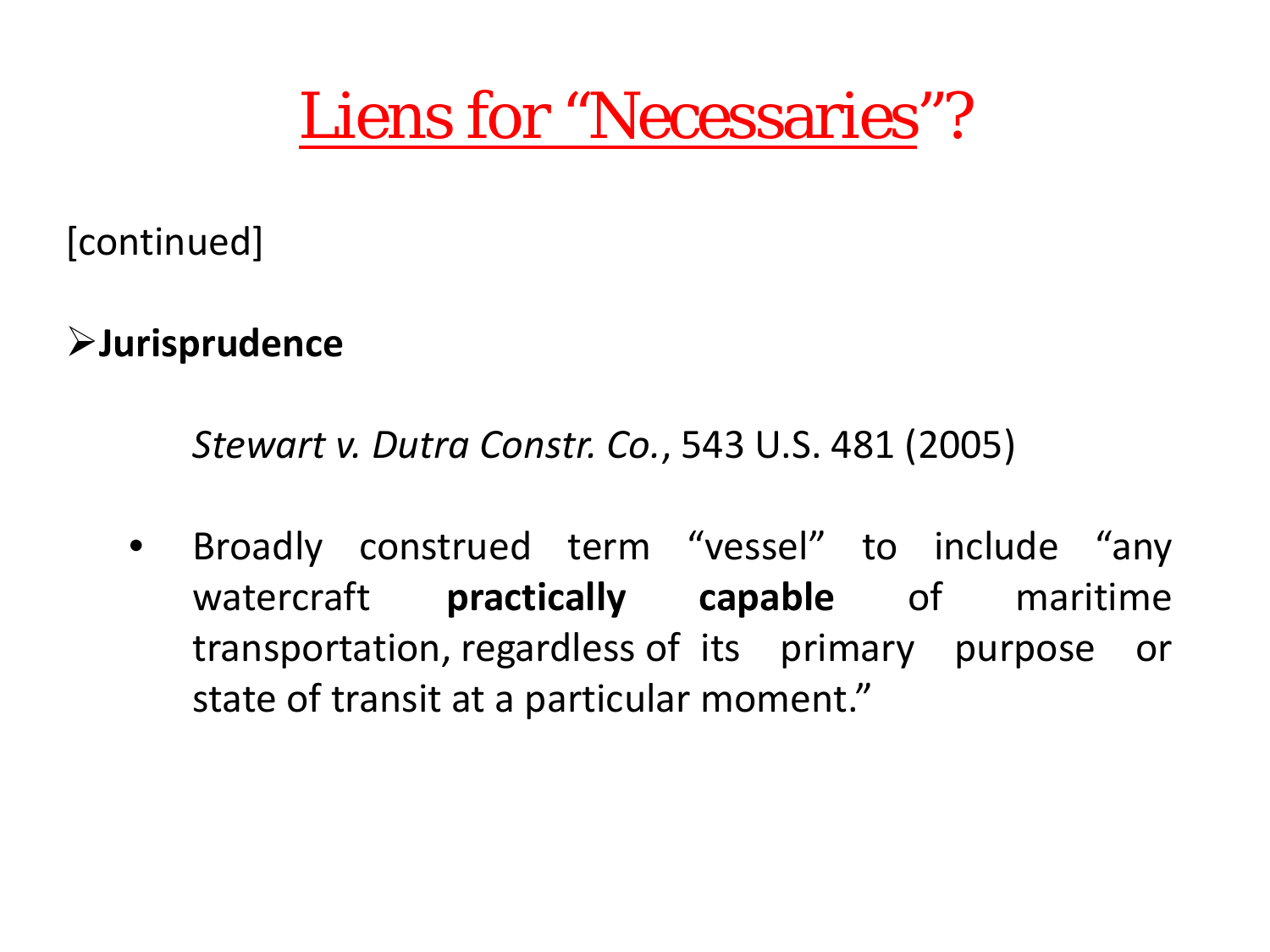[continued]

**Jurisprudence** 

*Lozman v. City of Riviera Beach*, 568 U.S. \_\_\_ (2013)

• A structure does not fall within the statutory definition of a vessel "unless a **reasonable observer**, looking into the [structure's] physical characteristics and activities, would consider it designed to a practical degree for carrying people or things over water."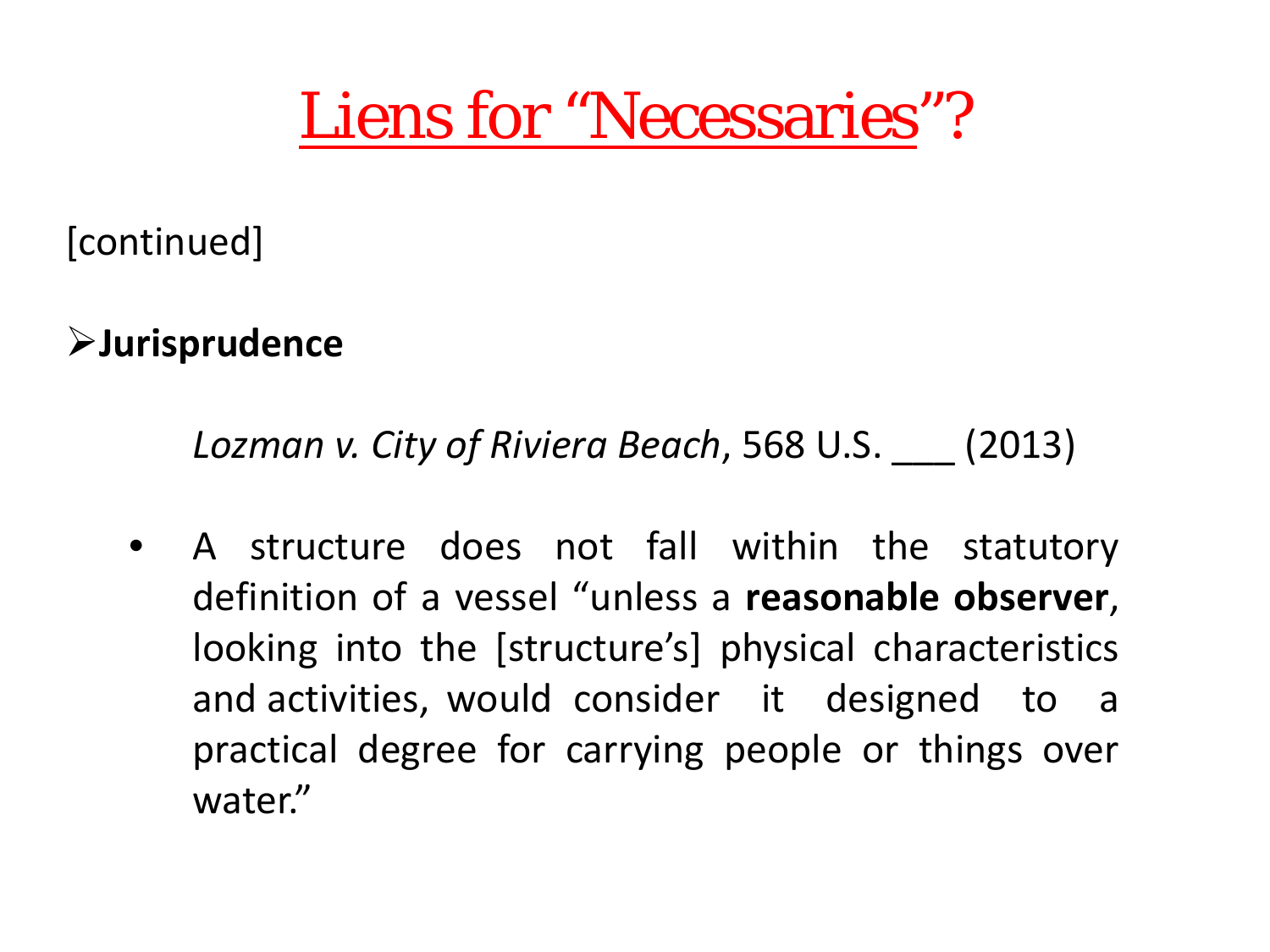**Fixed Platforms and Floating Production Facilities are not Vessels.**

- permanently moored to the seafloor
- would be time and cost prohibitive to move.

Citing *Stewart v. Dutra*, the Fifth Circuit stated: "a watercraft is not 'capable of being used for maritime transport' in any meaningful sense if it has been **permanently moored or otherwise rendered practically incapable of transportation or movement**."

*-- Mendez v. Anadarko*, 466 Fed. Appx. 316 (5th Cir. 2012)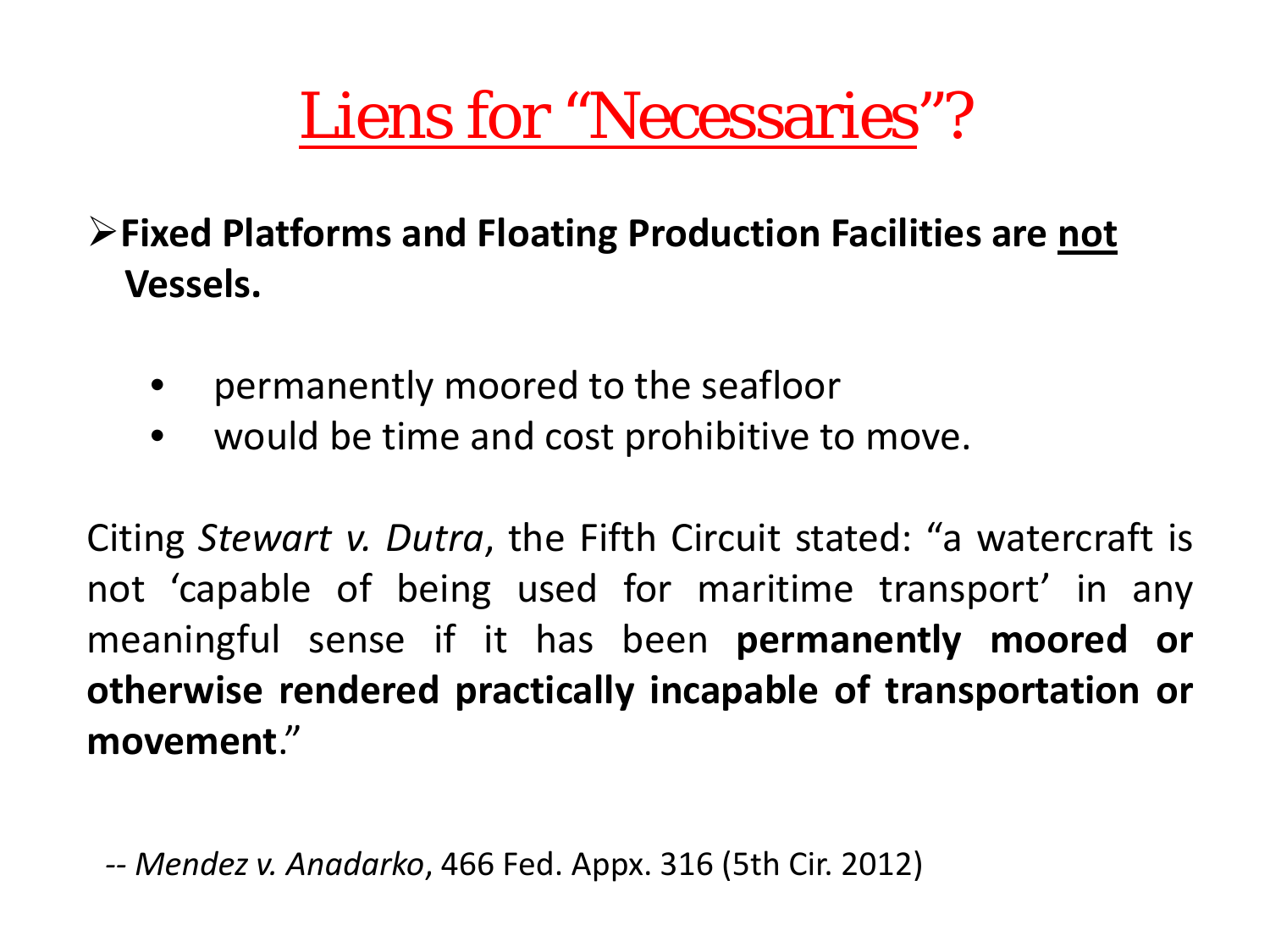### **Floating Production Facilities (Non-vessel under law)**

#### Spar



### Tension Leg Platform

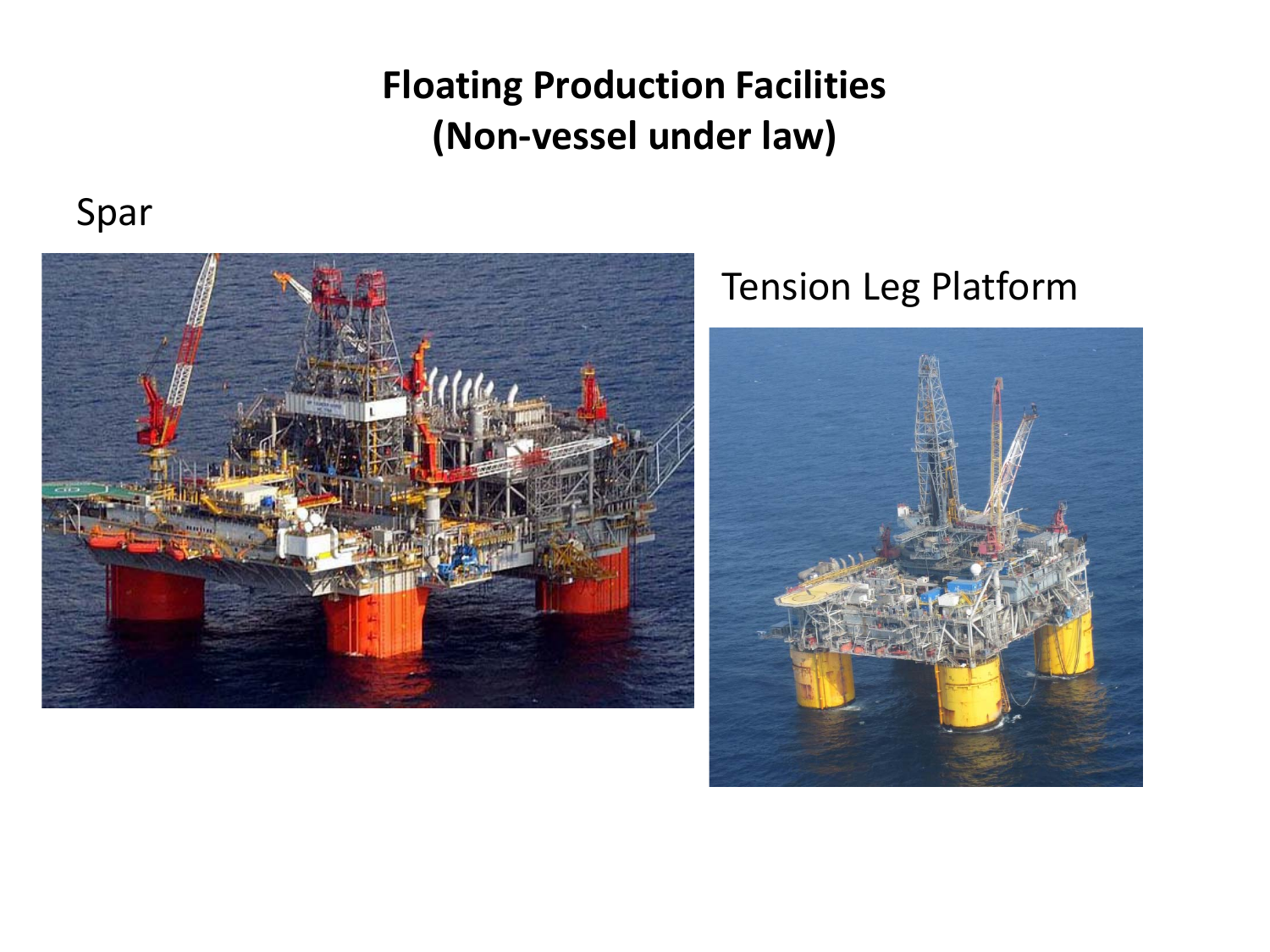

### Spar (below water line)  $\triangleright$  Permanently attached to seafloor by:

- Mooring lines
- Umbilicals
- Production infrastructure

### **TLP** (below water line)

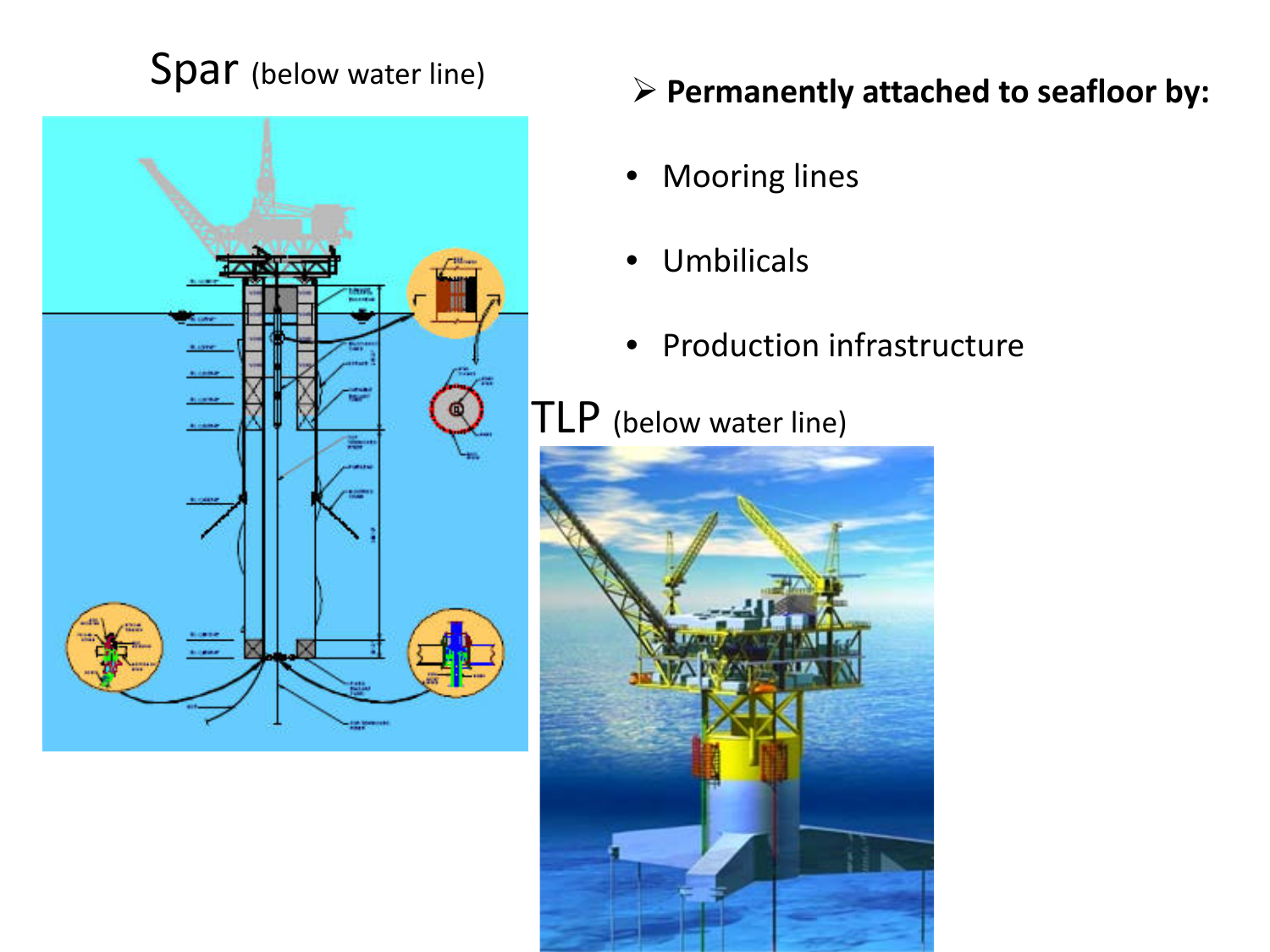### **Fixed Platform (Non-vessel under law)**

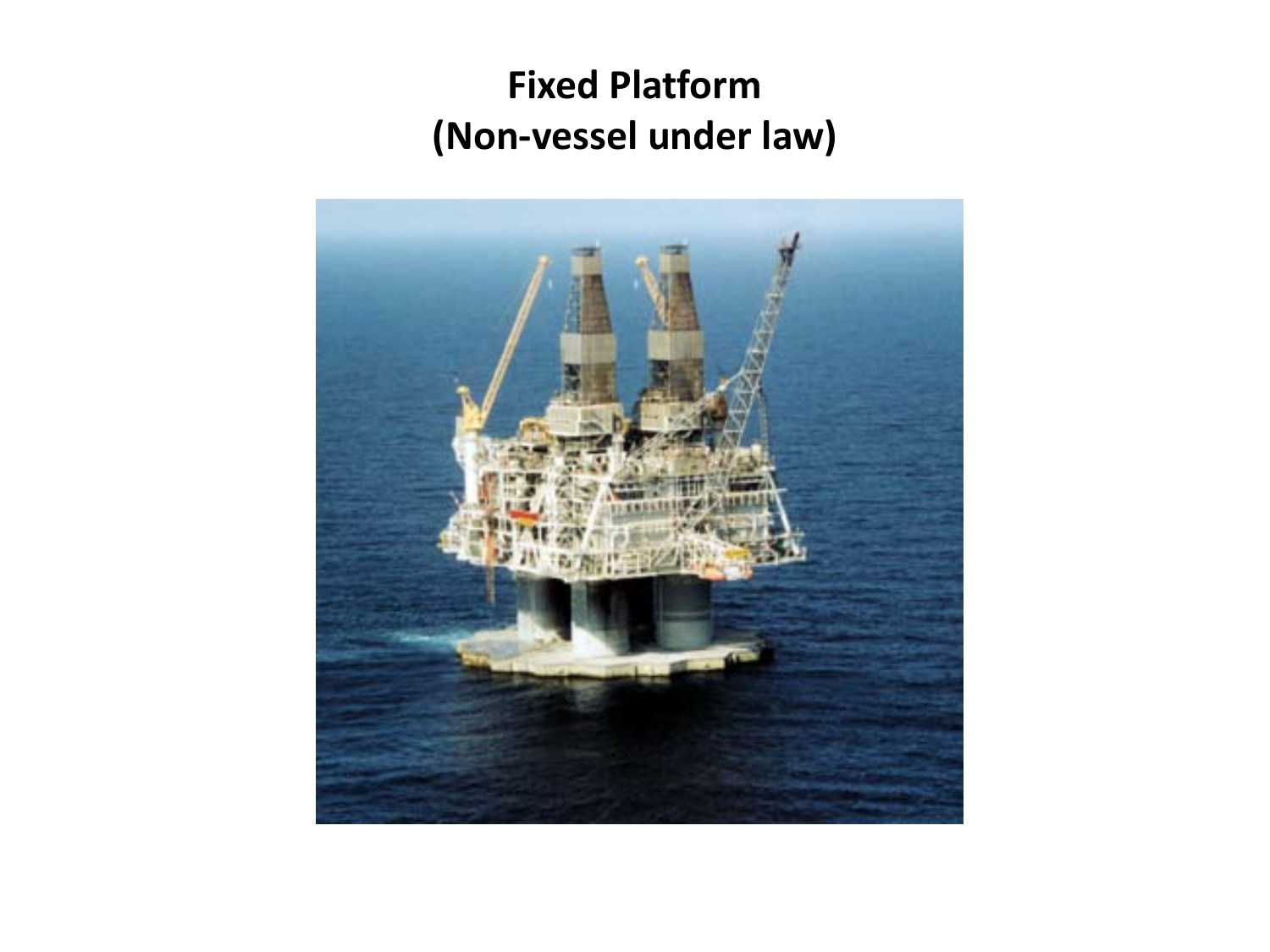### Other cases finding spars to be non-vessels

- • *Channel v. Grand Isle Shipyard*, 2001 WL 515220 (E.D.La. 2001)
- • *Fields v. Pool Offshore, Inc*., 182 F. 3d 353 (5th Cir. 1999)
- • *Moore v. Bis Salamis,* 2010 WL 3745023 (E.D. Tex. 2012)
- • *Richardson v. Kerr-McGee*, 08-1074, 2011 WL 2565315 (E.D. La. June 28, 2011)
- • *Mizell v. BP Am. Prod. Co*., No. 07-185, 2008 WL 872279 (S.D. Miss. March 26, 2008)
- • *Case v. Omega Natchiq, Inc.*, No. H-08-0835, 2008 WL 2714124 (S.D. Tex. July 10, 2008)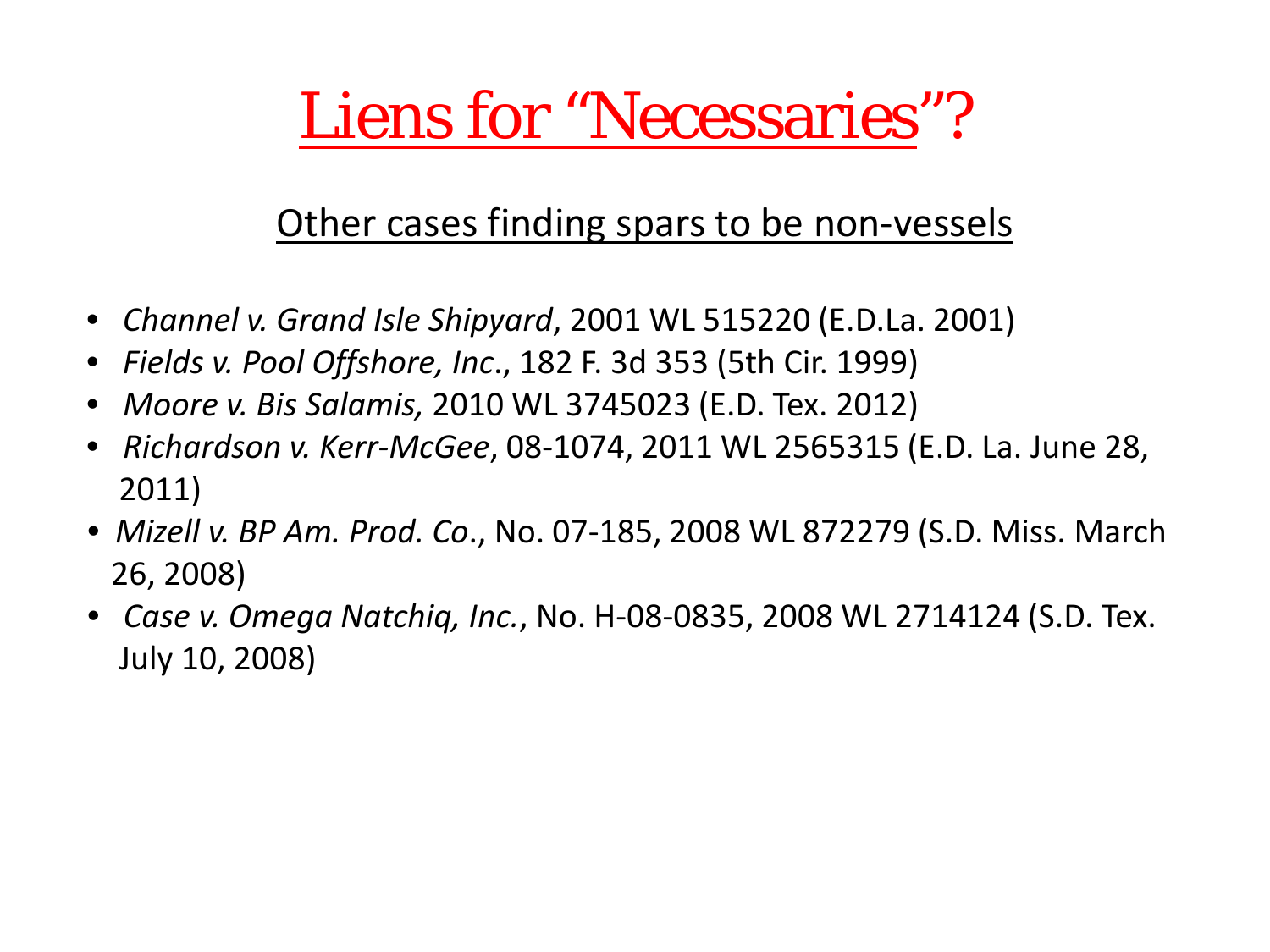### **Drilling Rigs / Oilfield Vessels (Vessel under law)**

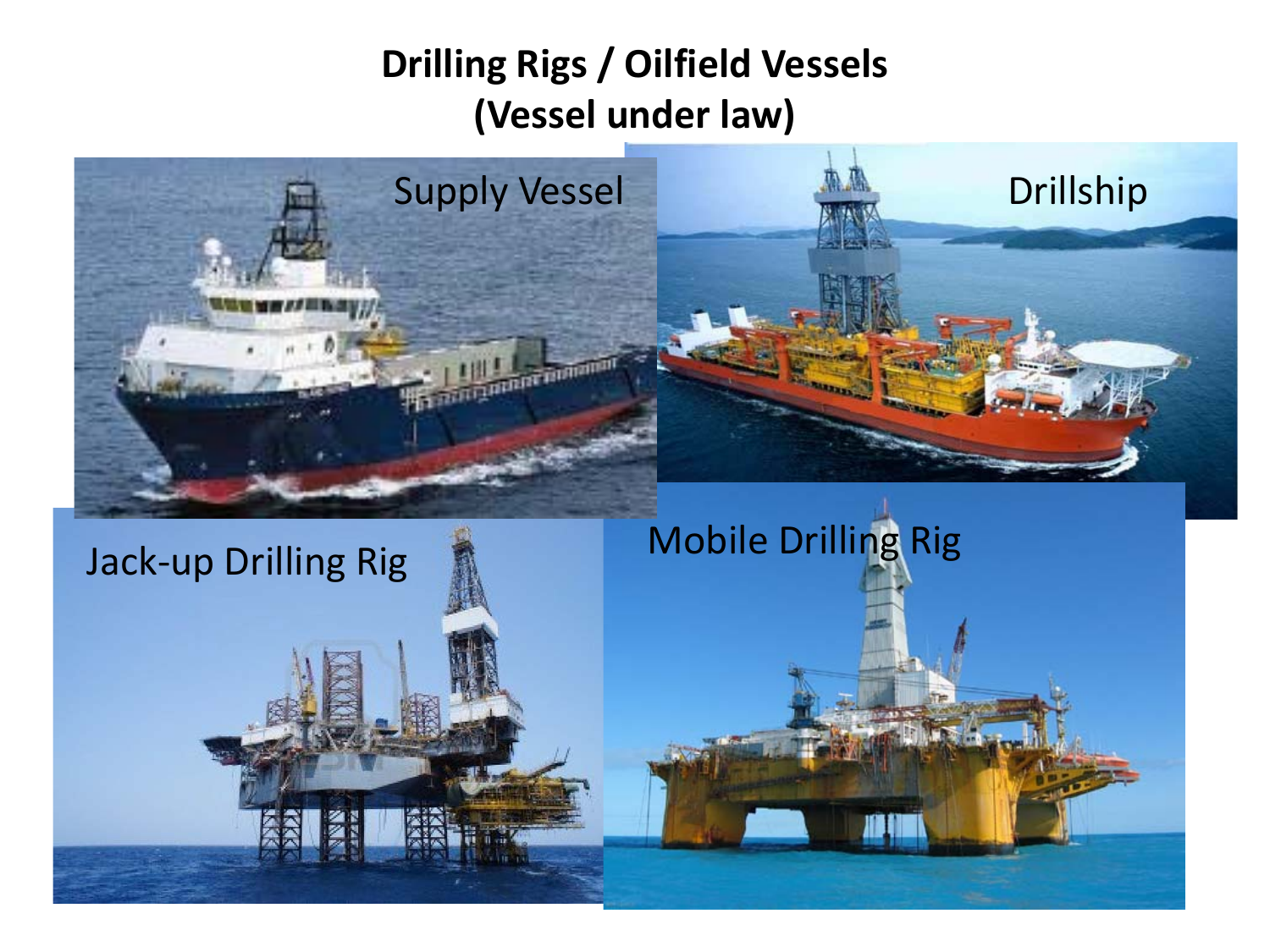#### **Drilling Crafts are Vessels**

A "drilling craft was a vessel because it was a 'highly mobile unit' deployed to nineteen different sites over two years.

*-- Manuel v. P.A.W. Drilling & Well Serv., Inc.*, 135 F.3d 344 (5th Cir. 1998)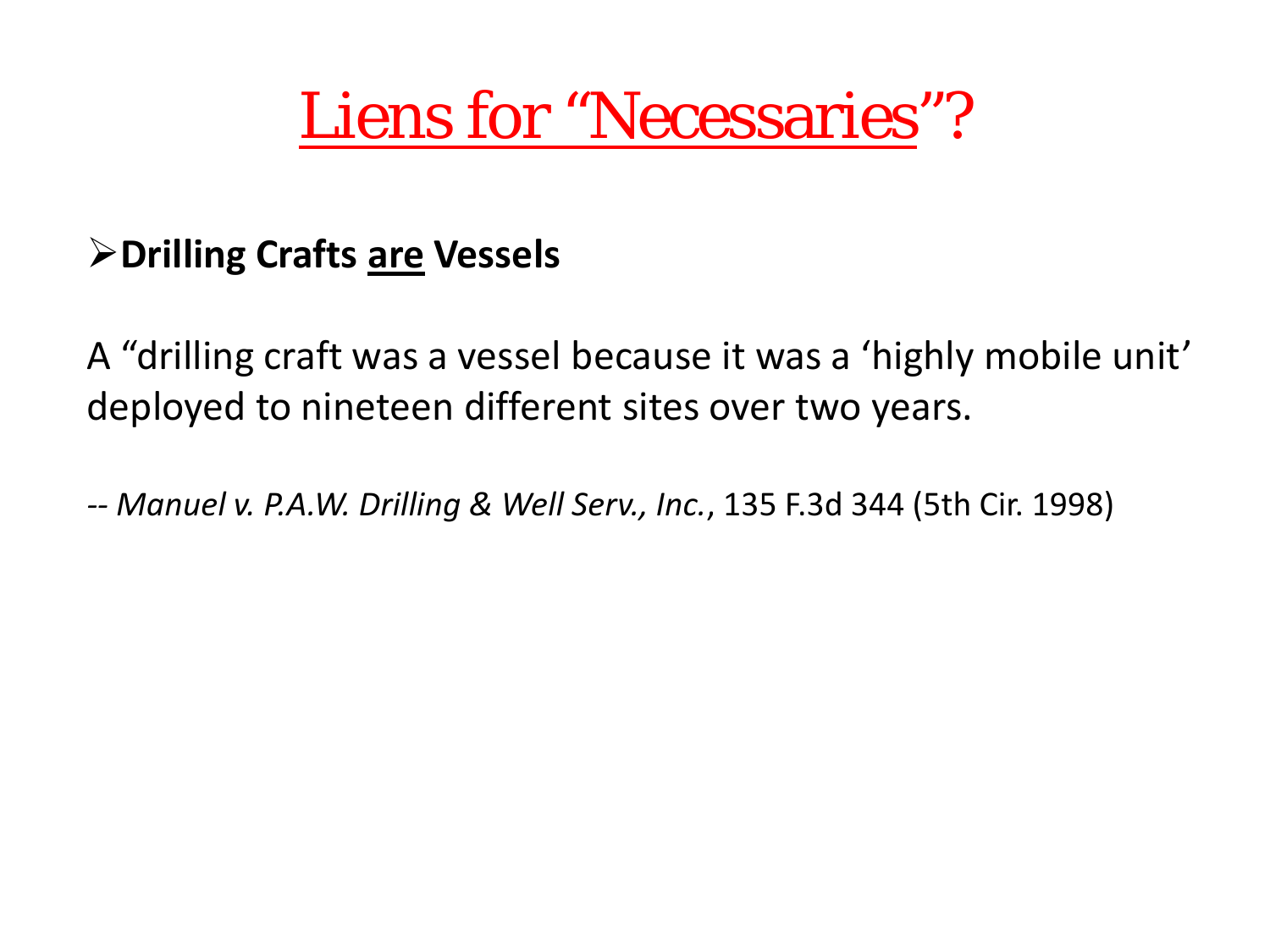[continued]

"Submersible drilling barge was **'highly mobile'** due to routine relocation."

"Unlike work platforms, submersible drilling rigs are moved on a **regular basis**, which distinguishes them from work platforms and qualifies them as vessels in navigation."

"Rigs and other drilling structures that are intended to be moved **frequently** are classified as vessels."

*-- Colomb v. Texaco, Inc*., 736 F. 2d 218 (5th Cir. 1984)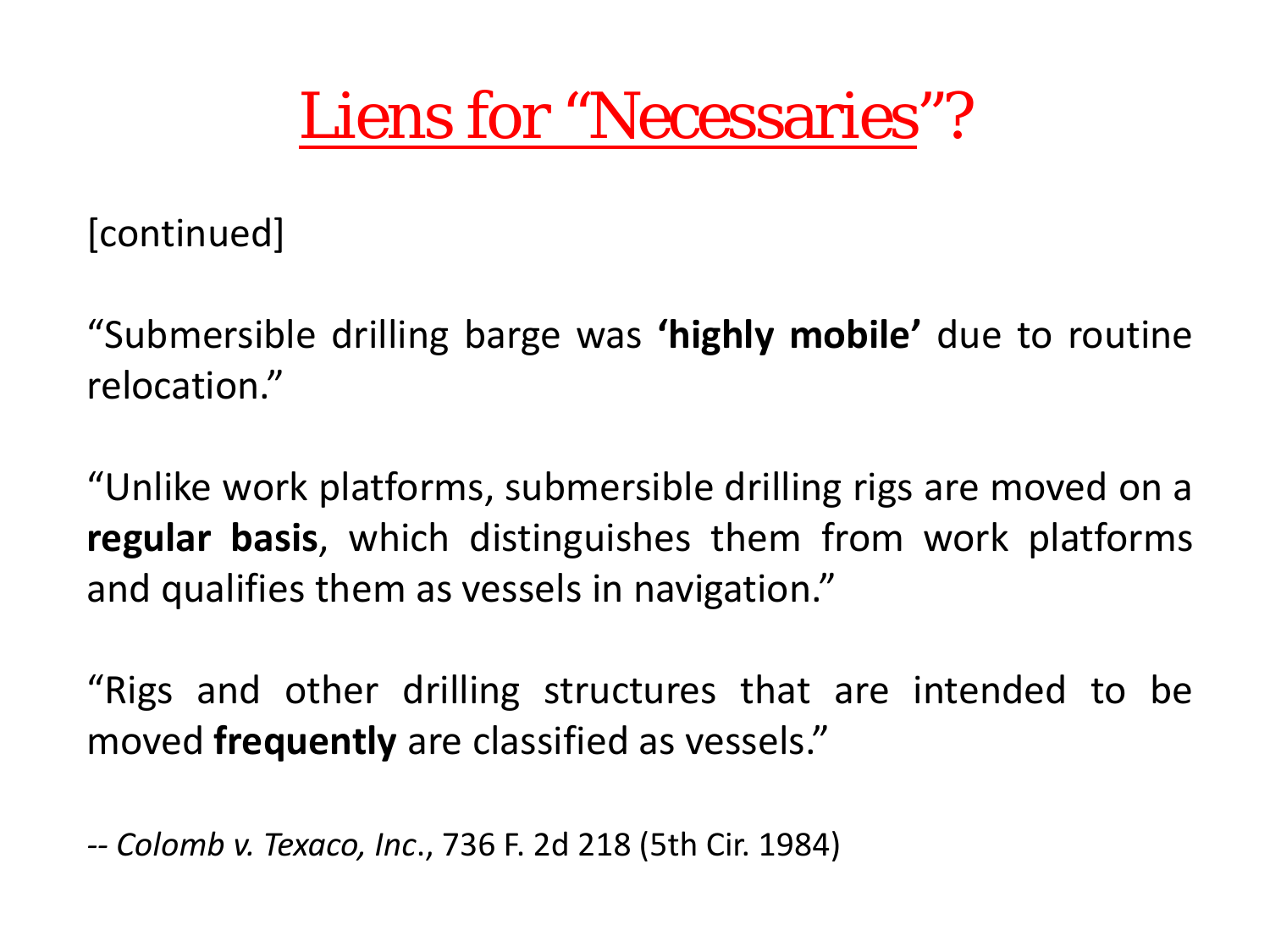[continued]

Fifth Circuit distinguished work platform from drilling rig because there was "**no intention to move the platform on a regular basis, as is done with a submersible drilling rig**."

*-- Blanchard v. Engine & Gas Compressor Svcs. Inc.*, 575 F. 2d at 1143 (5th Cir. 1978)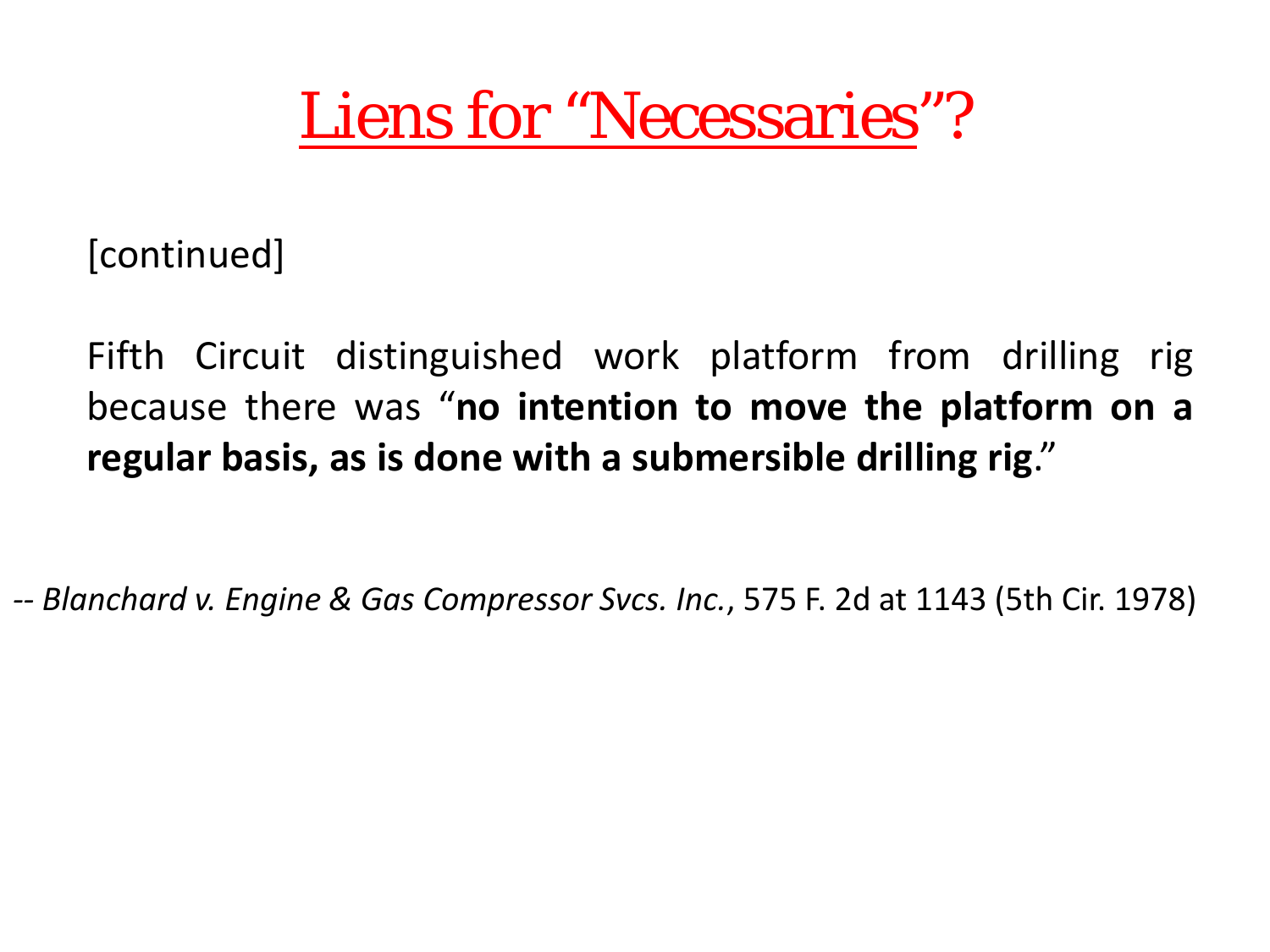### **Discussion of** *Stewart v. Dutra*

#### **Facts**

- Worker injured on dredge and brought Jones Act claim
- Structure at issue was a dredge, named the "Super Scoop"
- Used to remove silt from a trench in the Boston Harbor
- Had no engine or means of self-propulsion
- Navigated by pulling its anchors and cables
- Moved "once every couple of hours, covering a distance of 30-to-50 feet each time."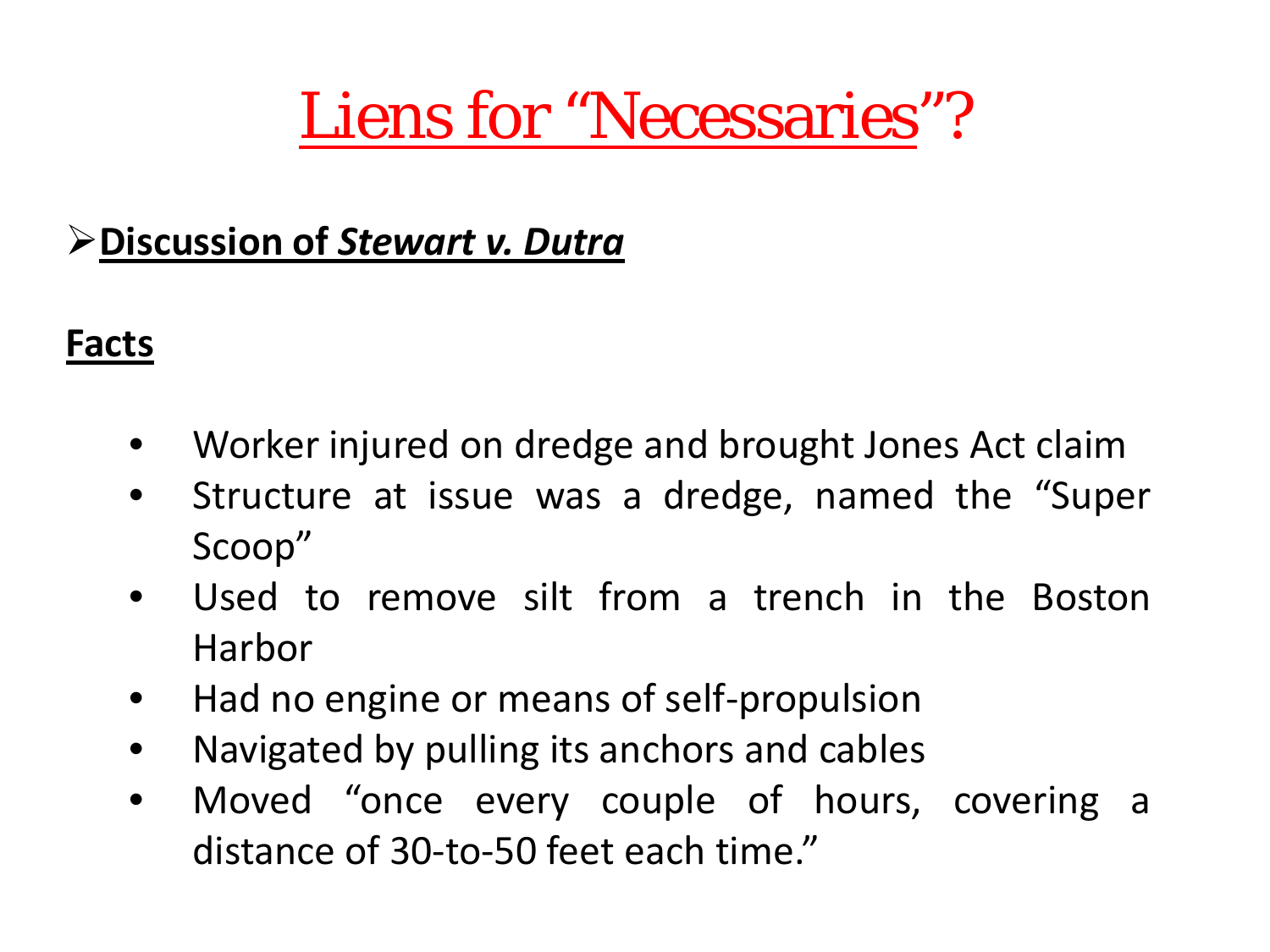#### **The Super Scoop**

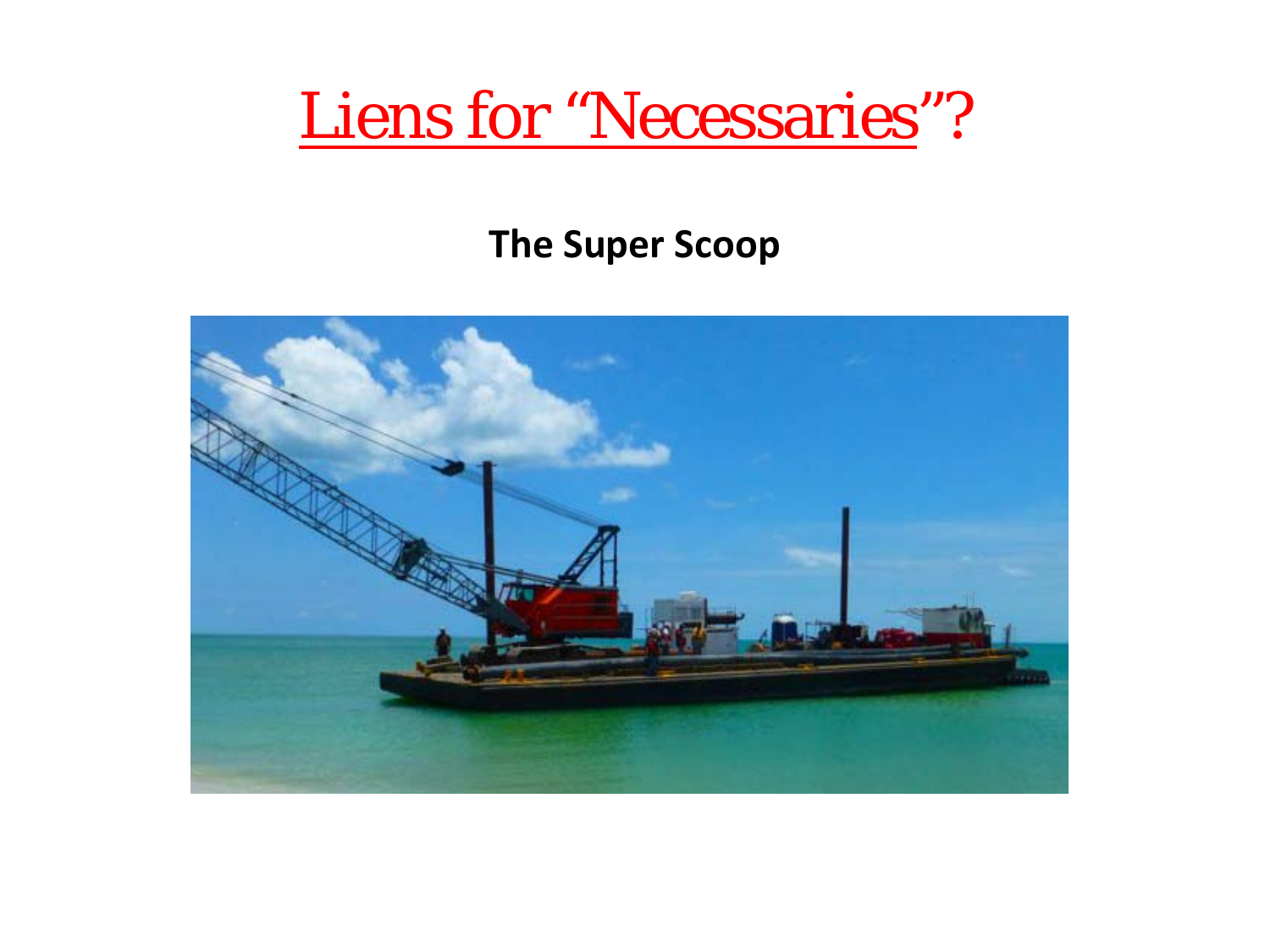### **Holding**

- The dredge was a vessel because it "was not only 'capable of being used' to transport equipment and passengers over water—it was so used."
- Court noted in dicta that structures that are "moored to the shore in a semi-permanent or indefinite manner" have been "taken permanently out of the water as a practical matter" and do not "remain vessels merely because of the remote possibility that they may one day sail again."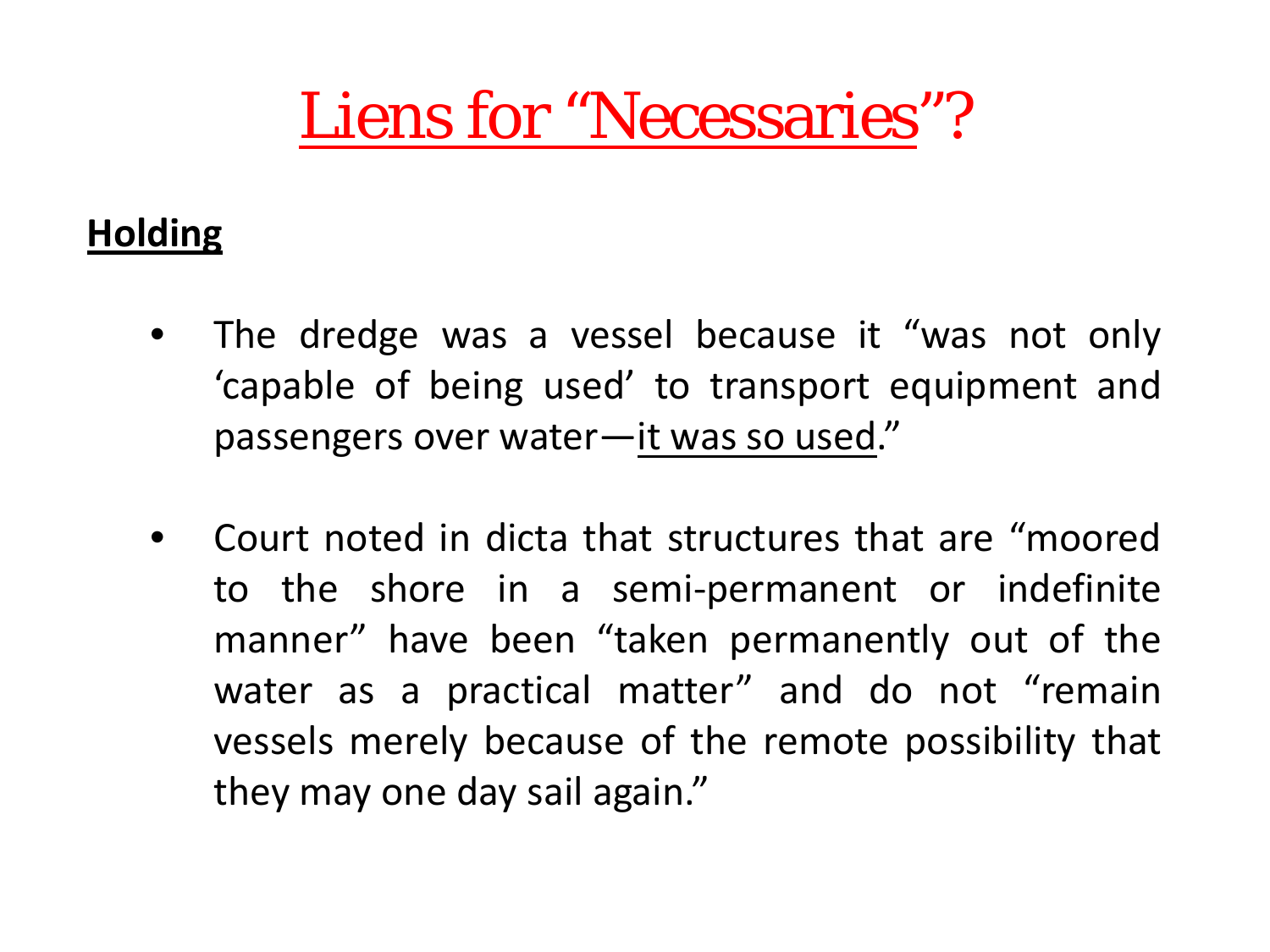### **Discussion of** *Lozman v. City of Riviera Beach*

### **Facts**

- Court considered whether a floating houseboat was a vessel
- House was moved four times in seven years
- Had no engine/had to be towed
- Was docked at marina
- Plaintiff Lozman failed to pay certain marina fees and damages for trespass, so maritime lien on structure was brought under Federal Maritime Lien Act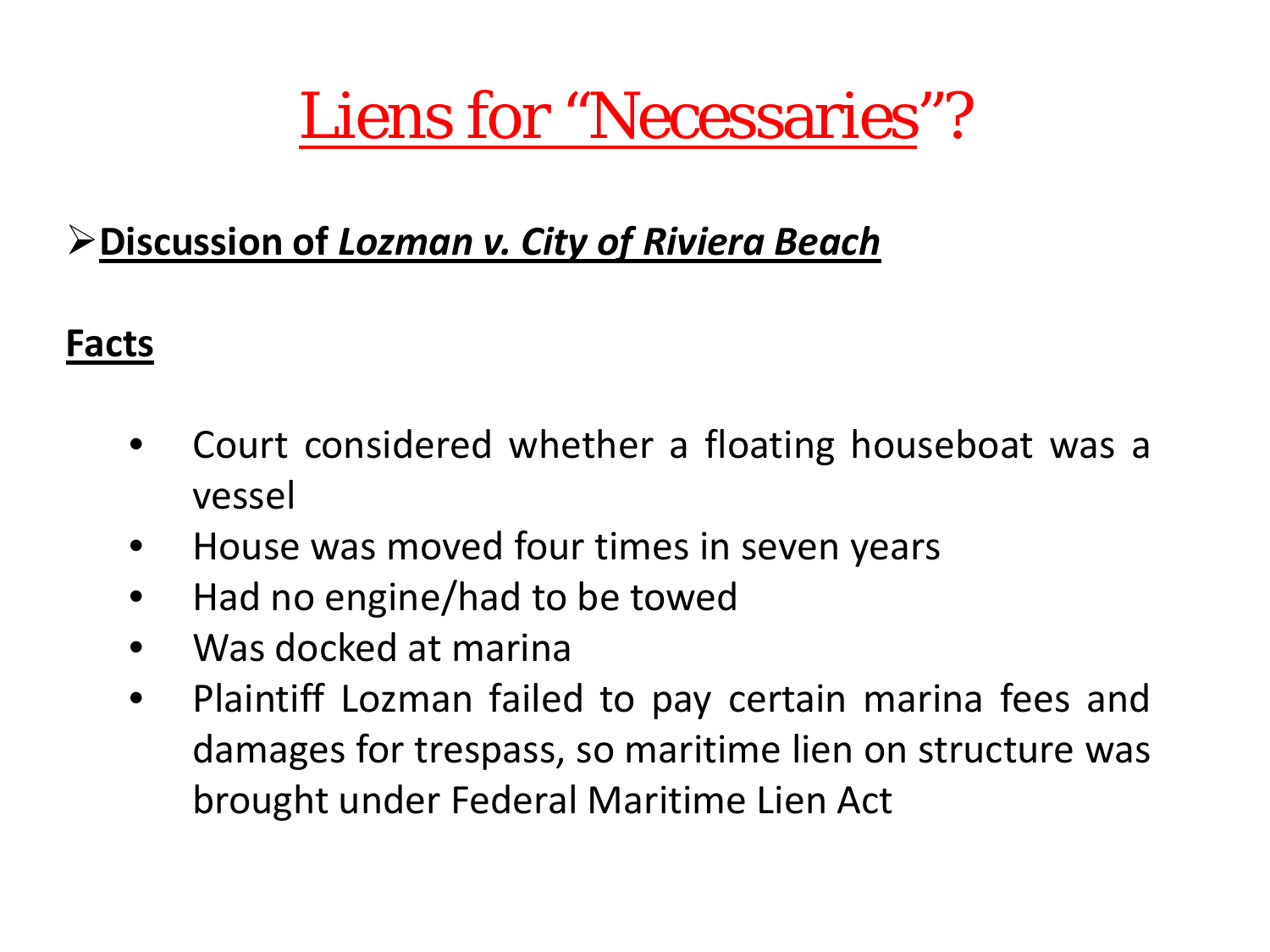#### **Lozman's Houseboat**

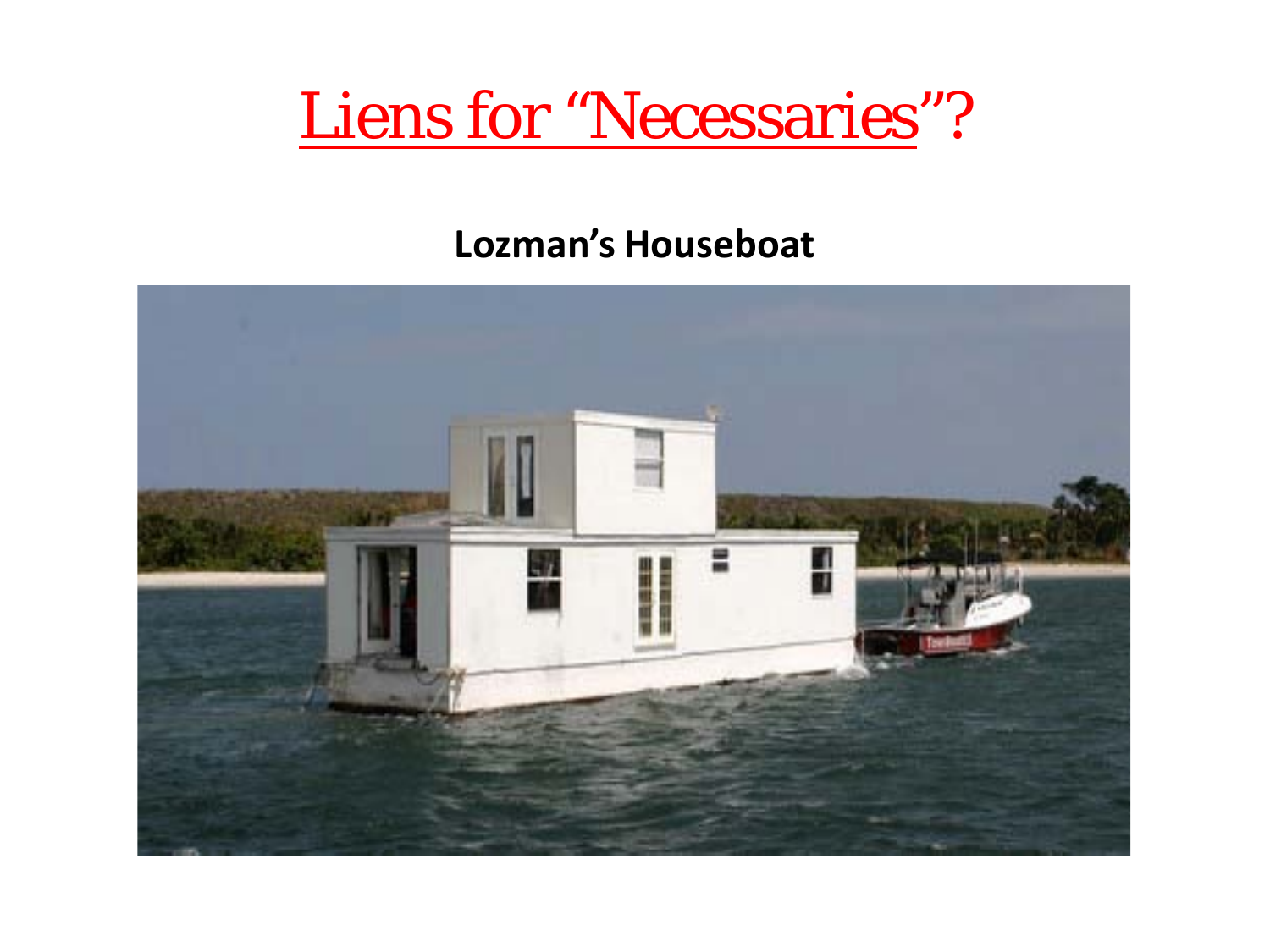#### **Holding**

Supreme Court focused on the term "transportation" in the statutory definition of vessel where it states that structure must be "capable of being used…as a means of transportation on water."

Held that the definition of transportation must be applied in a **practical**, as opposed to a **theoretical**, way. "[T]ransportation involves the 'conveyance' (of things and persons) from one place to another."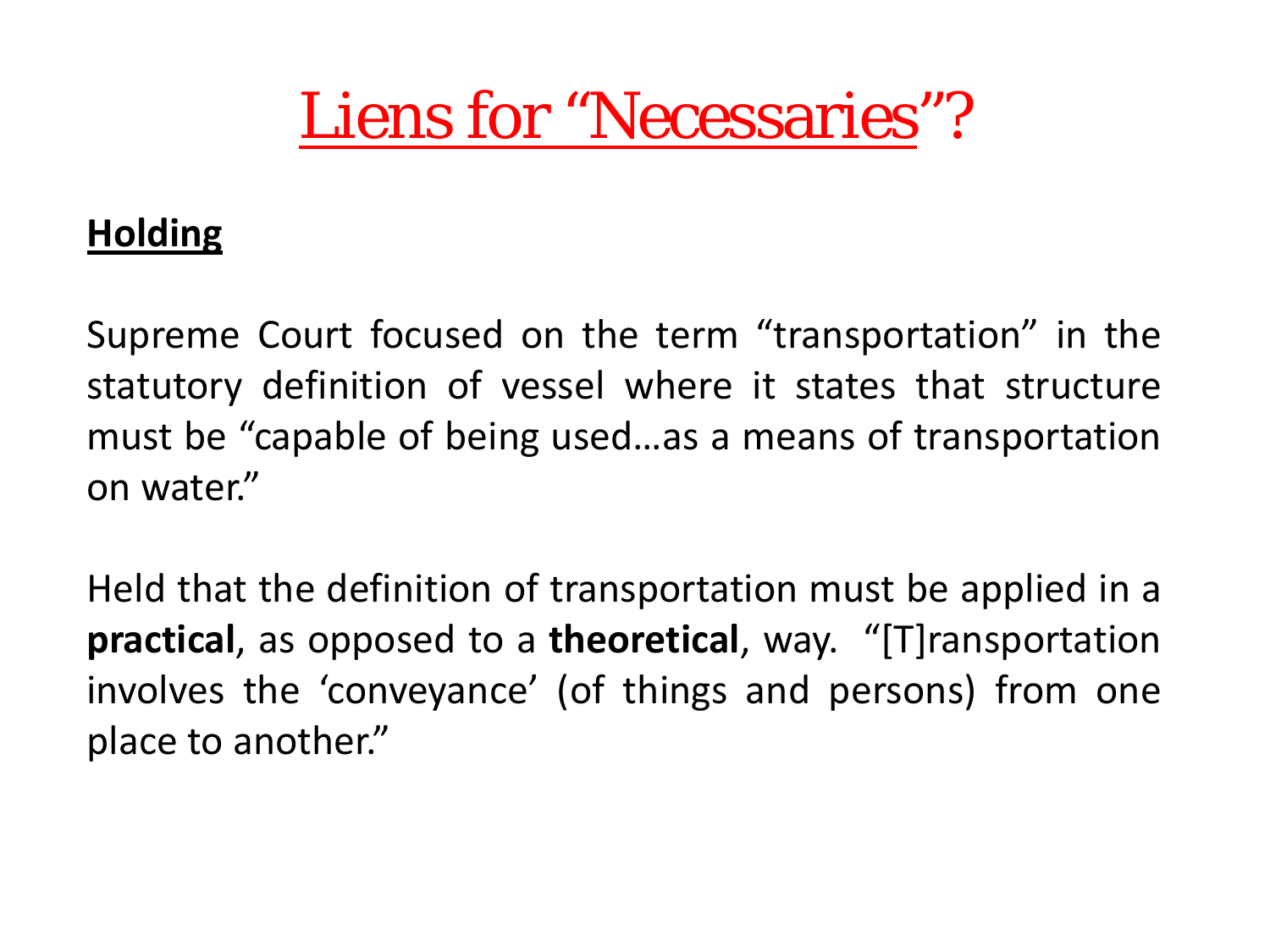#### [continued]

A structure does not fall within the statutory definition of a vessel "unless a **reasonable observer**, looking into the [structure's] physical characteristics and activities, would consider it designed to a practical degree for carrying people or things over water."

Features of Lozman's floating home could not "lead a reasonable observer to consider it designed to a practical degree for transportation on water."